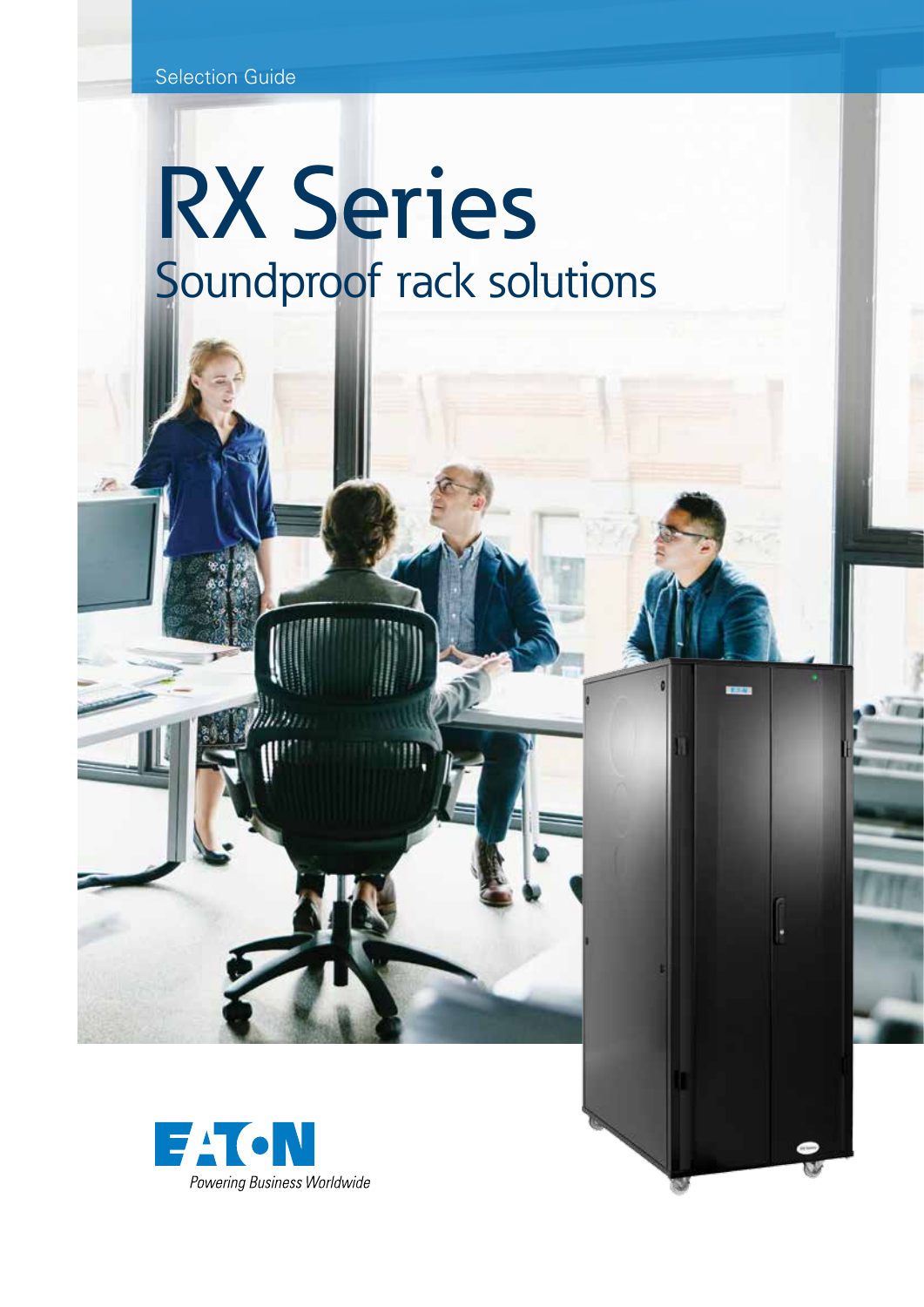



At Eaton, we believe that power is a fundamental part of just about everything people do. That's why we're dedicated to helping our customers find new ways to manage electrical, hydraulic and mechanical power more efficiently, safely and sustainably. To improve people's lives, the communities where we live and work, and the planet our future generations depend upon. Because this is what really matters. And we're here to make sure it works.

To learn more go to: Eaton.com/whatmatters



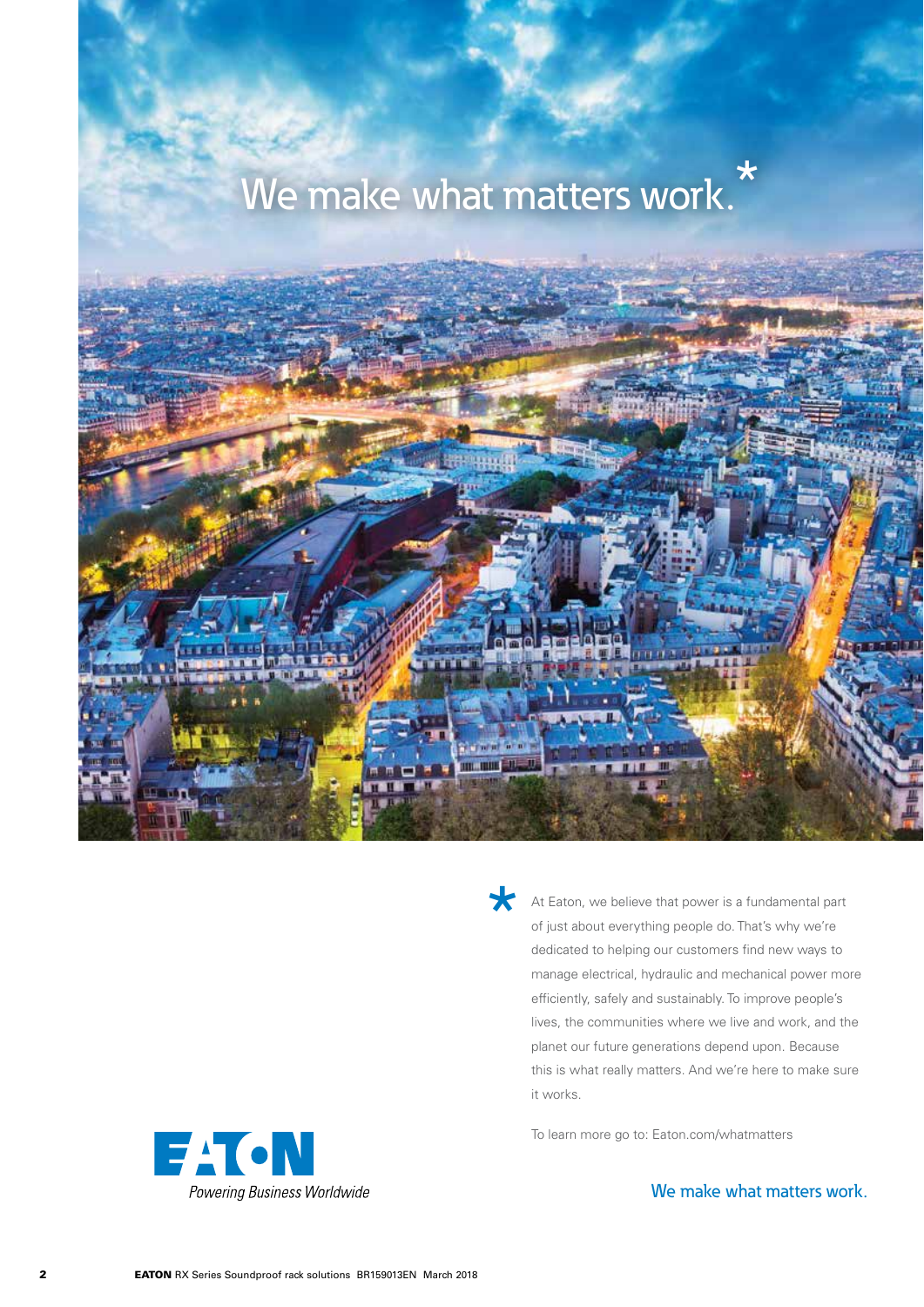# Our capabilities

## Small, hyper scale or in between, we bring innovation to your data center

Every day the world becomes increasingly reliant on big data. Whether it's connecting regional data centers, supporting vast transactional networks, or providing services to multiple clients, you can benefit from a partner who understands the demands and nuances of your specific IT environment. Regardless of the size of the environment, Eaton delivers the thought leadership and innovation to create IT systems with exceptional reliability and agility that are tailored to your unique needs.



#### **Small Business**

IT must provide application availability and support cloud-based architecture, virtualization, consolidation and emerging technologies. Eaton has a variety of products and services to help you keep your IT systems running efficiently without interruption.



#### **Medium / Large Enterprise**

With zero tolerance for risk, IT managers demand reliability and assurance of redundant systems. Data centers must continuously stay in step with the latest technologies and aligned with business strategies. Regardless of your data center's lifecycle – from design/build, commissioning, operation or expansion/ contraction through decommissioning – you can get the most out of your existing data center with the least risk and cost.





Faced with the challenge of having to accommodate different business models and solve for unpredictable power and cooling needs, uninterrupted service is everything. Avoiding downtime is critical. And the ability to scale up or down on demand, and faster time to market is crucial. Flexible, modular solutions with state-of-the-art power reliability, efficiency and control help you meet your tenants' needs and maximize your ROI.



#### **Hyper scale**

In today's environment of big data and cloud computing, exponentially increasing volumes of data and demand for different applications must be accommodated quickly and cost-effectively. Growth can't outpace capacity. High performance computing and higher density architecture call for innovative solutions from an expert partner who can help you deploy them efficiently and reliably.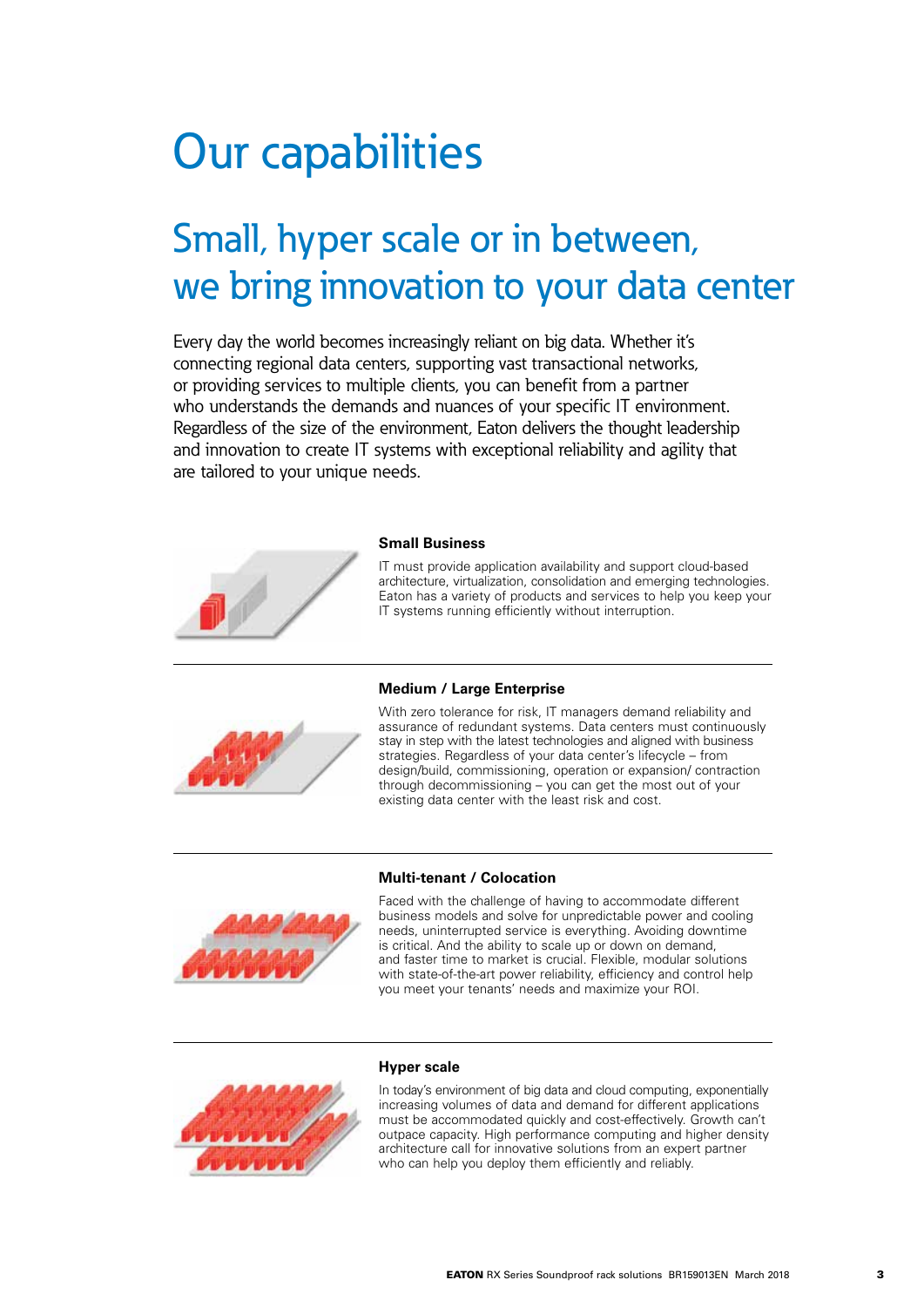### **Contents**

| Intelligent infrastructure for data centers |
|---------------------------------------------|
|                                             |
|                                             |
|                                             |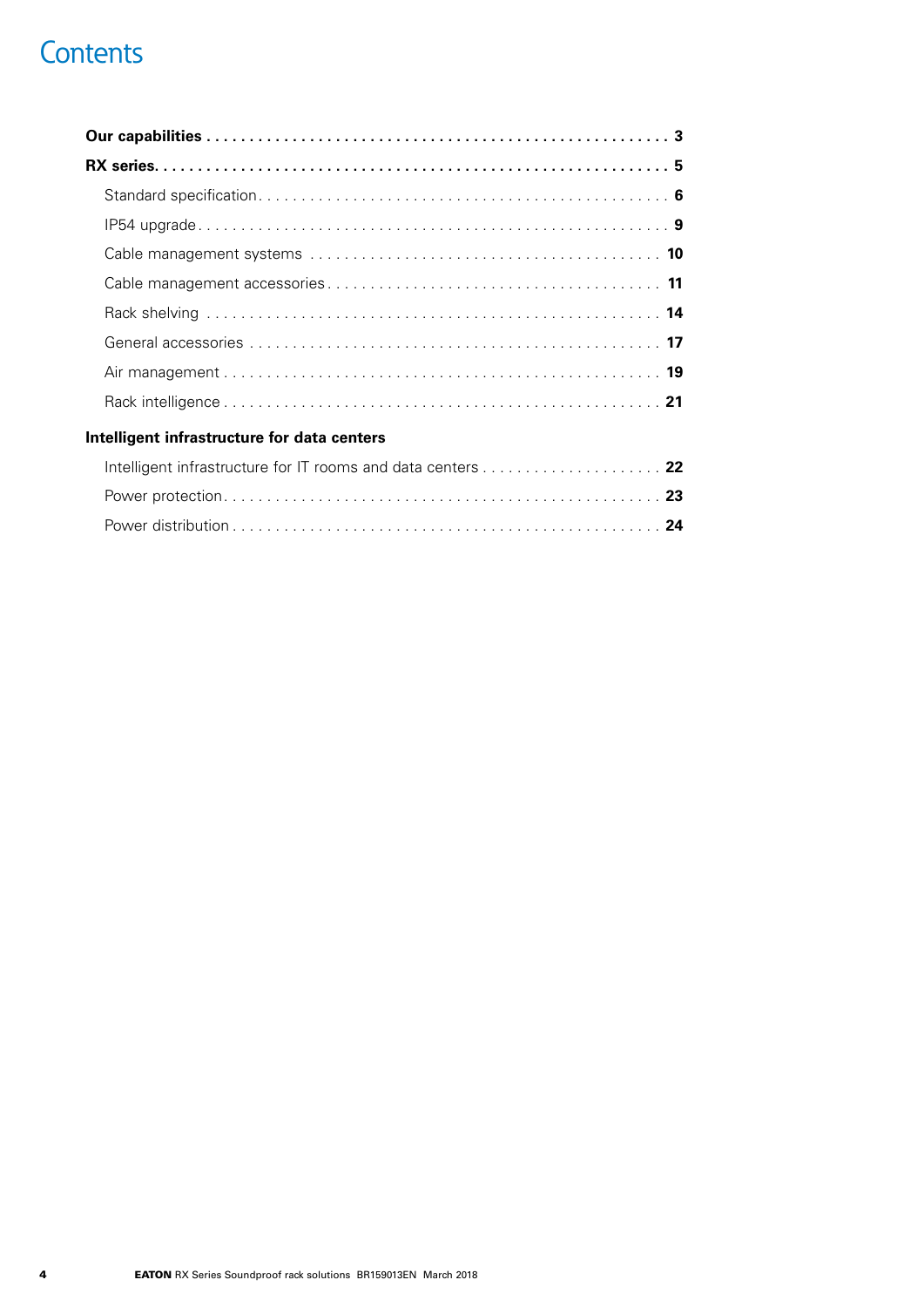## Why choose Eaton's RX Series class-leading sound-proof rack?

### **Class-Leading Sound Reduction and Cooling performance**

The RX Series 42U cabinet effectively removes up to **31dBA (99.9%)** of IT noise and, with it's intelligently controlled EC fans, enables the removal of up to a staggering **12kW of heat load** in a 42U height cabinet. That means that the RX Series is both whisper-quiet and equipment-friendly.

#### **Removes the need for a dedicated network room or data closet;**

- Saves the cost of constructing and / or maintaining a dedicated IT room
- Saves the space associated with a dedicated IT room
- Best in class sound reduction; Removes **31dBA (99.9%)** of IT noise, allowing installation within an office environment.
- Fast & easy deployment; just wheel it in to any office space.
- Flexible; if moving office just unplug, relocate, and plug-in!

Provides a safe, secure, well ventilated & resilient hosting environment for IT infrastructure

#### **Intelligence as standard, at NO extra cost;**

- Remotely access real-time data displaying the status of your RX Series rack; Saves the cost and time of visiting multiple sites
- Receive email alerts, advising you when things go outside your chosen pre-determined settings

#### **Equipment Friendly;**

• Class leading heat removal; up to a staggering 12kW!





**31dBA**



**12U x 720W x 1,265D 24U x 720W x 1,265D 42U x 720W x 1,265D**



**12kW**





**M2M**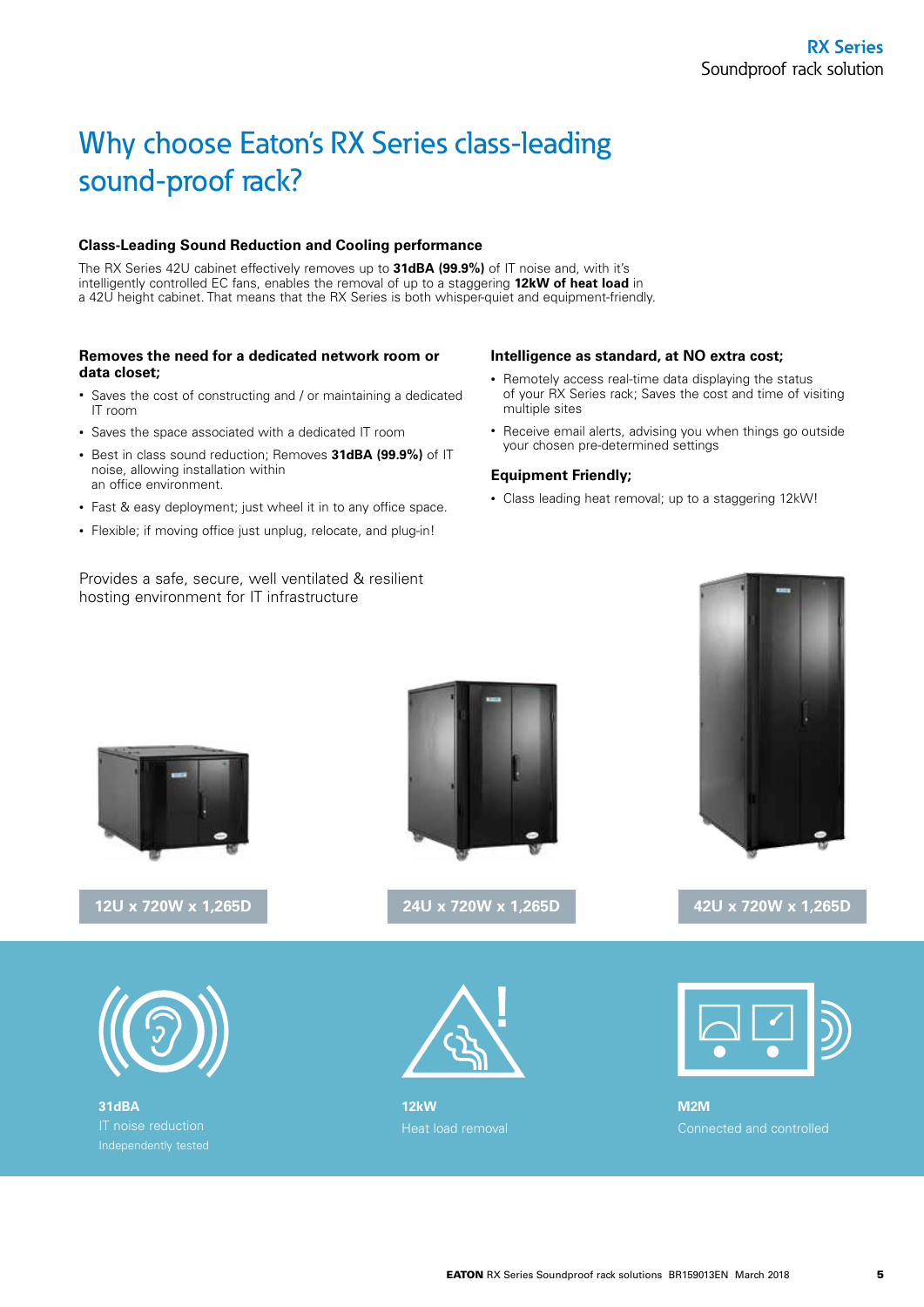Eaton's RX Series soundproofed IT rack is an intelligent, quick, safe and secure way to house IT equipment within a noise sensitive environment. Available in popular 12U, 24U & 42U heights the RX Series is, in essence, a rapidly deployed well-equipped server room in a box.

#### **Class-Leading Sound Reduction and Cooling performance**

The RX Series 42U cabinet effectively removes up to **31dBA (99.9%)** of IT noise and, with it's intelligently controlled EC fans, enables the removal of up to a staggering **12kW of heat load** in a 42U height cabinet. That means that the RX Series is both whisper-quiet and equipment-friendly.



#### **Intelligence as standard**

The Eaton RX Series enclosure is supplied with built-in sensors and management software which allows data to be remotely accessed from multiple devices and servers. In turn, this provides **real time** status, alarms, alerts and defined reports.

#### **Environmental monitoring**

A standard feature with the Eaton RX Series is the built in environmental monitoring. Whether it be temperature, EC fan speeds or security, the Intelligent Management System 'IMS' will allow remote monitoring, device and sensor management – all displayed on the free integral graphical user interface.

#### **Security**

Hardware and information security is a top priority, and the RX Series allows an immediate security upgrade by mounting security cameras internally to the front and rear of the cabinet. The IMS will record and store the information and if required will provide you with real time alerts of cabinet entry to view and download via remote access online.

For additional security the RX Series can be upgraded with a complete access system including electronic door locking etc.



**31dBA**



**12kW** Heat load removal



**M2M** Connected and controlled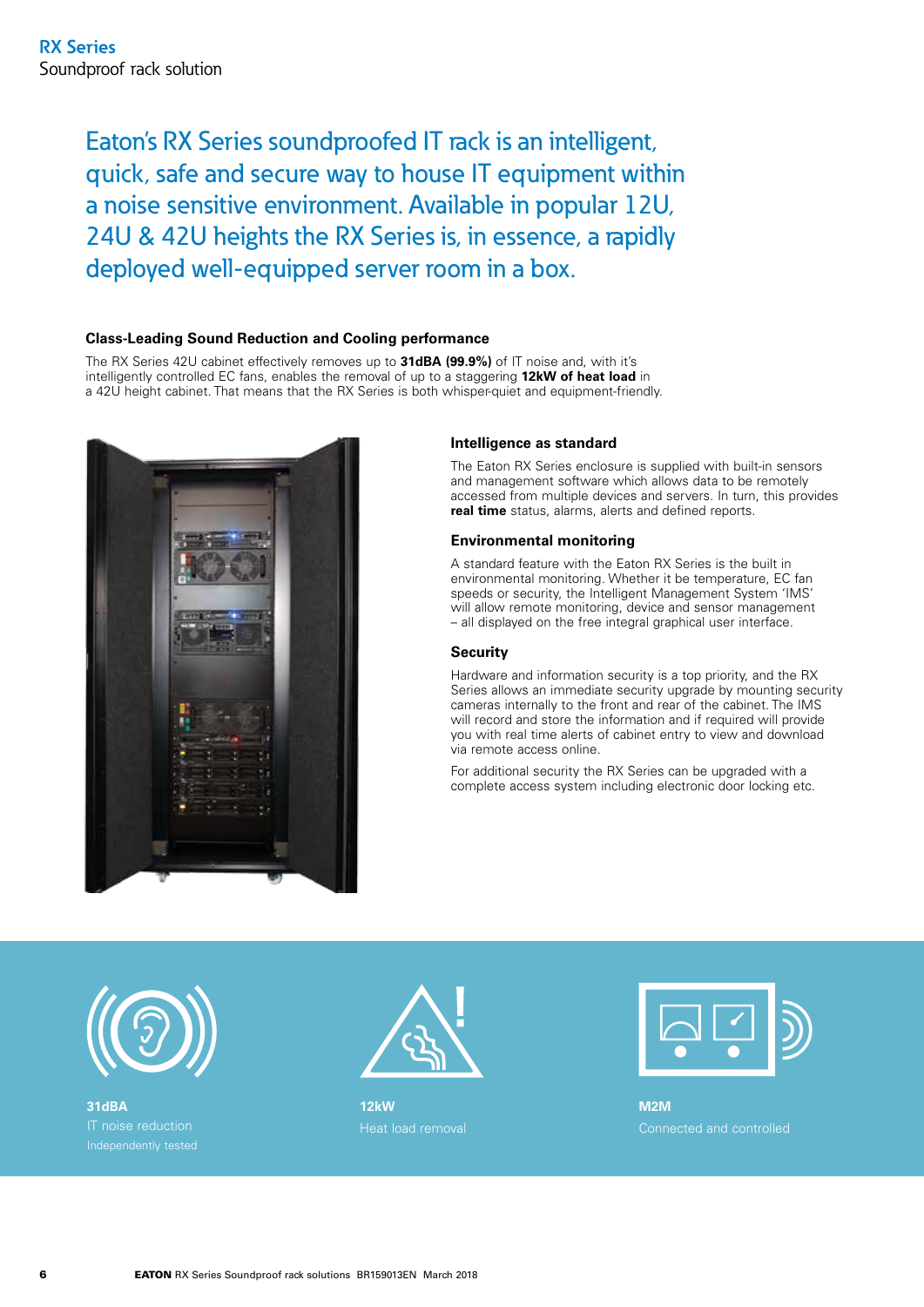### Standard specification



RX Series Floor Standing Cabinets; Available in 3 heights of 12U, 24U and 42U, all are 780mm wide and 1200mm deep (over the doors).

Cooling is effectively and efficiently controlled and managed by the use of temperature sensors and variable speed fan controls which manage the 2 EC fans fitted within the rear doors.

#### **Standard racks include:**

- Wardrobe style front doors
- Wardrobe style rear doors with one EC fan in each door, each fan has a temperature sensor and speed controller
- Fully adjustable 19" mounting rails front and rear
- Built-in environmental monitoring (IMS) system with 32GB memory, accessible via the free integral graphical user interface
	- Temperature
	- Power
	- EC Fan Speed
	- Security
- Soundproof cable entry system
- 6 cable entry points via removable gland plates, 3 bottom, 3 top
- Load Bearing castors and jacking feet
- Earth kit (fitted)
- 6 way IEC horizontal Flex PDU with UK & Schuko power leads
- Colour; Black
- 2 year standard warranty



#### **Compatibility**

|                |                                                           | <b>RX Series</b> | <b>RX Series</b> | <b>RX Series</b> | <b>Universal</b> |
|----------------|-----------------------------------------------------------|------------------|------------------|------------------|------------------|
| Part code      | <b>Description</b>                                        | 12U              | 24U              | 42U              |                  |
| RXA12712PSBC1E | RX Series 12Ux780Wx1200D Acoustic, Castors & Jacking Feet |                  |                  |                  |                  |
| RXA24712PSBC1E | RX Series 24Ux780Wx1200D Acoustic, Castors & Jacking Feet |                  |                  |                  |                  |
| RXA42712PSBC1E | RX Series 42Ux780Wx1200D Acoustic, Castors & Jacking Feet |                  |                  |                  |                  |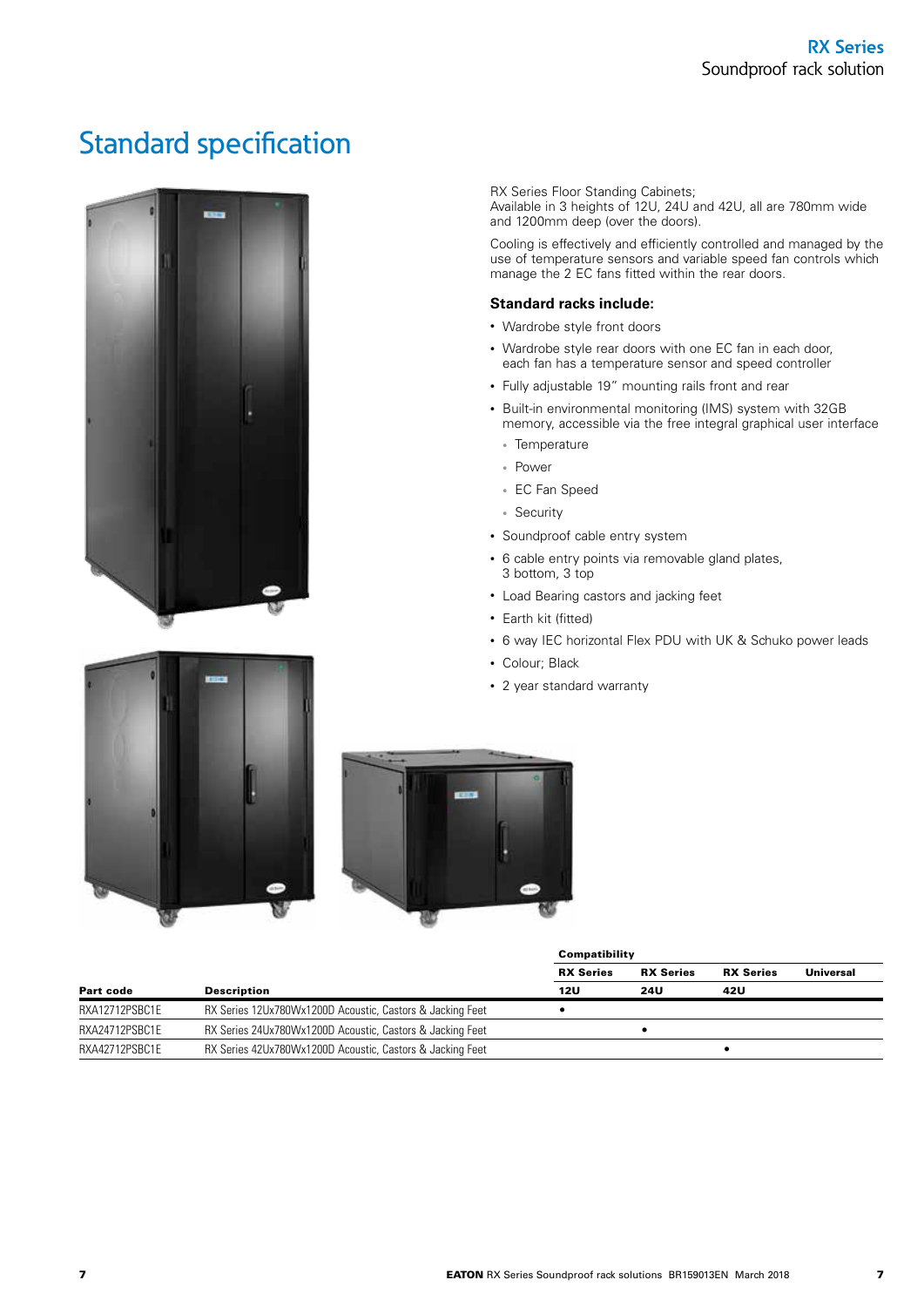

| <b>Rack height</b>                                          | <b>12U</b>            | <b>24U</b>                                         | 42U            |
|-------------------------------------------------------------|-----------------------|----------------------------------------------------|----------------|
| Width & depth (mm)                                          | 780x 1200             | 780 x 1200                                         | 780 x 1200     |
| Physical                                                    | RXA12712PSBC1E        | RXA24712PSBC1E                                     | RXA42712PSBC1E |
| Height (castors fitted)                                     | 716mm                 | 1250mm                                             | 2050mm         |
| Height (without castors fitted)                             | 620mm                 | 1152mm                                             | 1954mm         |
| Width                                                       |                       | 780mm                                              |                |
| Depth (without doors fitted)                                |                       | 1100mm                                             |                |
| Depth (with doors fitted, over handles)                     |                       | 1265mm                                             |                |
| Usable internal depth                                       |                       | 825mm                                              |                |
| Load capacity (on std castors)                              |                       | 500 <sub>kg</sub>                                  |                |
| Load capacity (without castors)                             |                       | 1000kg                                             |                |
| Weight of assembled rack (with sides & Doors)               | 133kg                 | 194kg                                              | 313kg          |
| Heat Load Stability (up to)                                 | $7.2$ kW              | 12 <sub>k</sub> W                                  | 12kW           |
| Maximum Power Consumption                                   |                       | Up to 1 Amp                                        |                |
| Maximum attenuation performance                             |                       | 31dBA                                              |                |
| Rail mounting width                                         |                       | 482.6mm (19 inch) fully compliant with EIA-310-E   |                |
| Rail mounting (factory-set back from inside of front doors) |                       | <b>100mm</b>                                       |                |
| Rail mounting depth (factory set, between rails)            |                       | 700mm                                              |                |
| Sides                                                       | Removable side panels |                                                    |                |
| Colour                                                      | Black RAL9005         |                                                    |                |
| Regulatory approvals & standards                            |                       | EIA-310-E, IEC / EN 60950, IEC / EN 60297, IEC 529 |                |
| Protection class                                            |                       | IP44-when configured with doors and side panels    |                |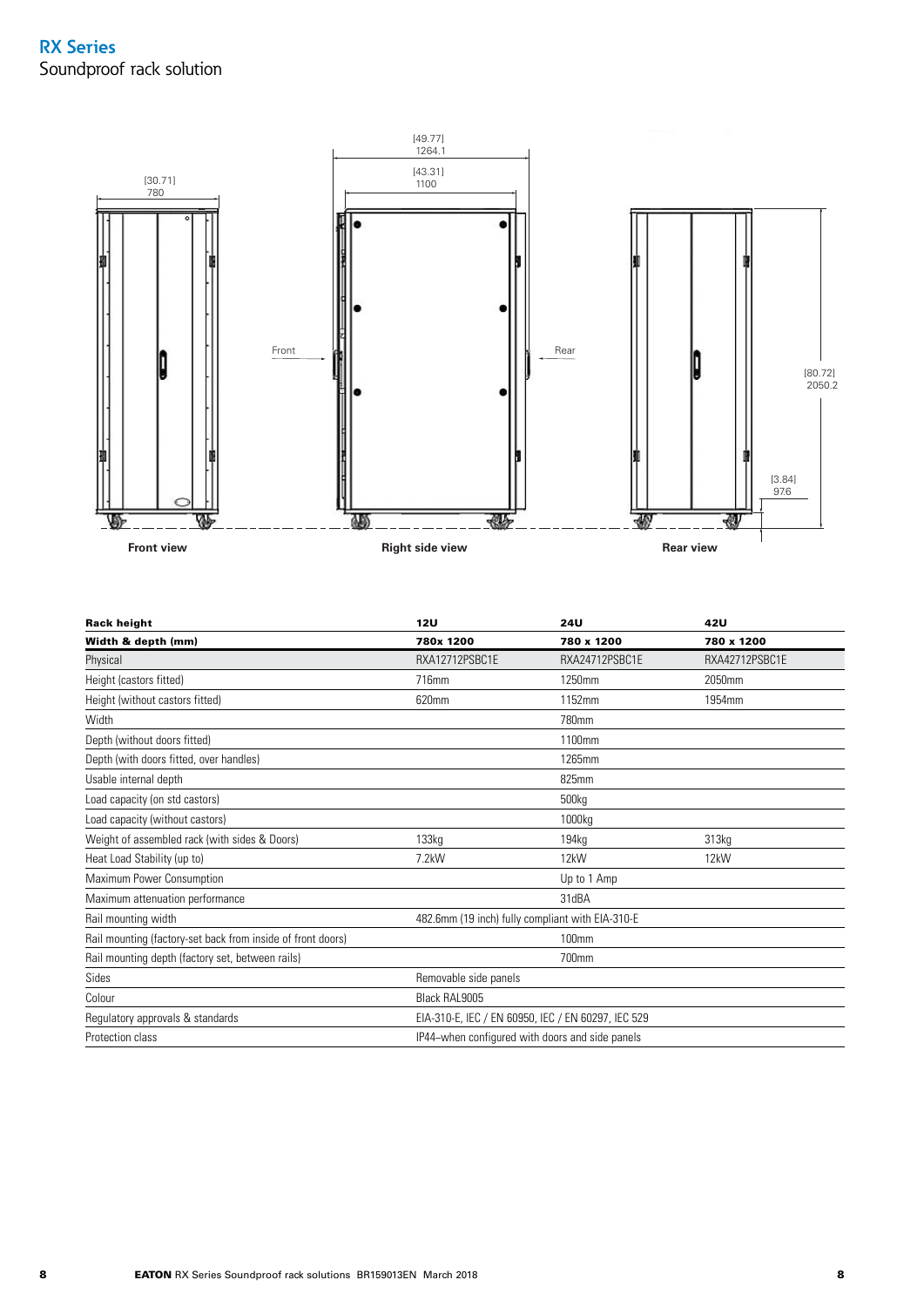### IP54 Upgrade



The RX Series sound proof rack is also available with an upgrade to IP54 rating **(available as a factory-fit option only)**. All RX Series racks are IP44 rated as standard, and this upgrade is a point of order factory-fit option only.

#### **The upgrade to IP54 rating is ideal for;**

- Offices in industrial areas
- Dusty environments
- Laboratories
- Schools
- Where sensitive equipment is installed



Cable entry system with IP gasket



Removable IP filter

The reticulated polyester volumetric RX Series filter works effectively and efficiently to filter incoming cooling air. As the filter starts to 'load' the efficiency increases further, reaching its peak before it has to be replaced or cleaned (in warm soapy water, and dried before re-fitting). This cleaning is only recommended

RX Series reticulated polyester filter fitted to front doors.

once in it's service life.

Please note; this product will have an extended lead time.

**Note:** Filters to be replaced at appropriate time intervals, dependant on environmental conditions.

|                | Compatibility                                    |                  |                  |                  |           |
|----------------|--------------------------------------------------|------------------|------------------|------------------|-----------|
|                |                                                  | <b>RX Series</b> | <b>RX Series</b> | <b>RX Series</b> | Universal |
| Part code      | <b>Description</b>                               | 12U              | <b>24U</b>       | 42U              |           |
| RXI12712PSBC1E | RX Series with IP54 Upgrade 12U Factory fit only |                  |                  |                  |           |
| RXI24712PSBC1E | RX Series with IP54 Upgrade 24U Factory fit only |                  |                  |                  |           |
| RXI42712PSBC1E | RX Series with IP54 Upgrade 42U Factory fit only |                  |                  |                  |           |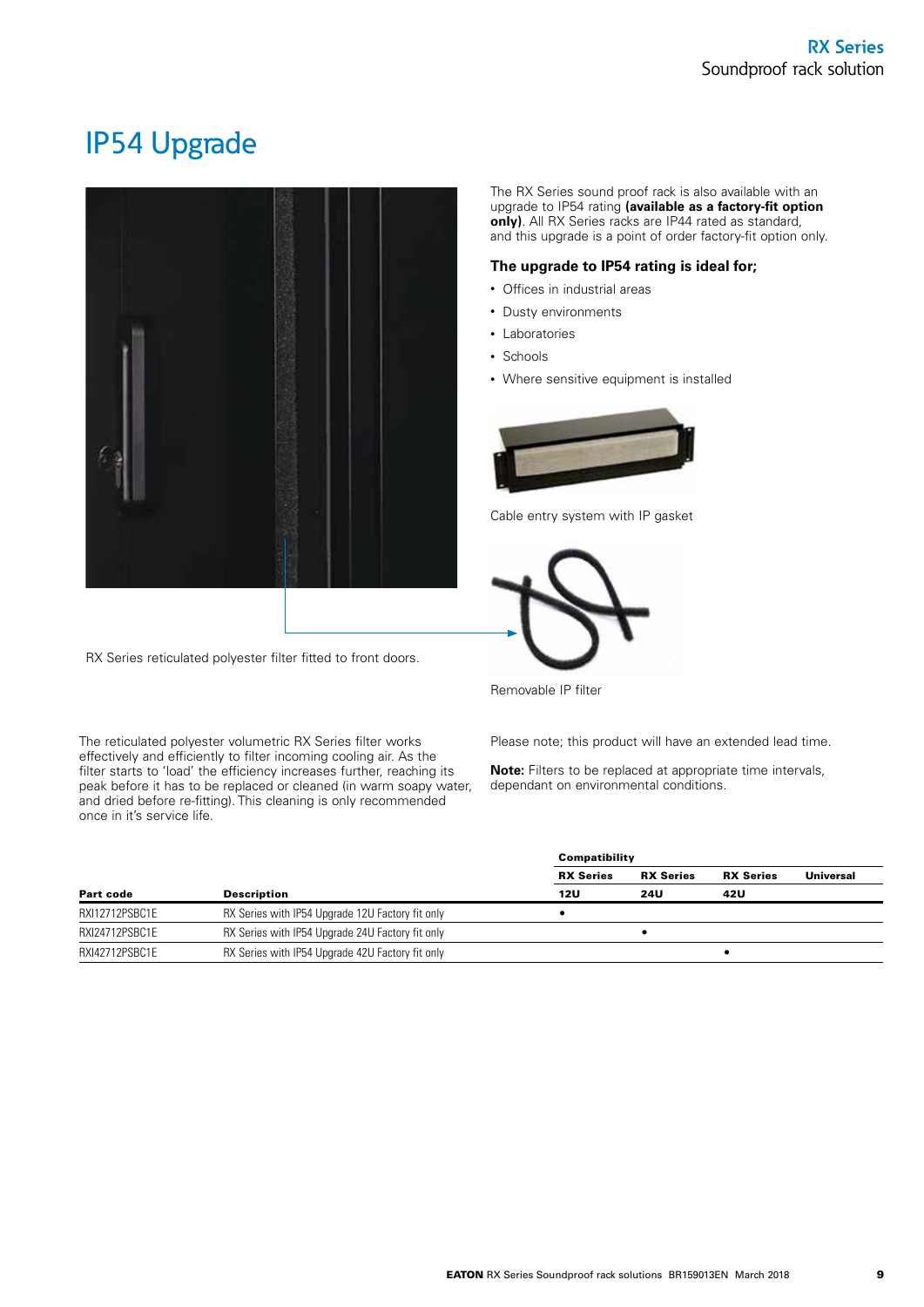### Cable management systems



Cable entry points in the RX Series rack have been designed to retain the soundproof integrity of the enclosure. The rack boasts 3 cable entry points in the top and 3 in the bottom of the rack.

IP rating.





The universal cable entry system can be mounted to the top and the base with the box being mounted internally or externally to the cabinet.

Specially designed to retain sound-proof integrity and

#### **Cable tray Cable entry Cable finger management**



Ensure best cabling practice with our 200mm cable tray, designed to fit in line with the top and bottom side cable entry posts.



Each rack is supplied with 1 Cable Entry System as standard. Additional pieces can be ordered separately.

Ideal for laying up and dressing cables, ensuring an adequate bend radius for all category cables. Saves time too.

|                |                                                                | Compatibility    |                  |                  |                  |
|----------------|----------------------------------------------------------------|------------------|------------------|------------------|------------------|
|                |                                                                | <b>RX Series</b> | <b>RX Series</b> | <b>RX Series</b> | <b>Universal</b> |
| Part code      | <b>Description</b>                                             | 12U              | 24U              | 42U              |                  |
| <b>RXRCESB</b> | RX Series Retrofit Cable Entry System (1pcs).                  |                  |                  |                  |                  |
| RX12CTK200B    | RX Series 12Ux200mm Wide Cable Tray Kit (1pcs)                 |                  |                  |                  |                  |
| RX24CTK200B    | RX Series 24Ux200mm Wide Cable Tray Kit (1pcs)                 |                  |                  |                  |                  |
| RX42CTK200B    | RX Series 42Ux200mm Wide Cable Tray Kit (1pcs)                 |                  |                  |                  |                  |
| RX12URCMFKB    | RX Series 12U Vertical Cable Manager Fingers (pair)            |                  |                  |                  |                  |
| RX24URCMFKB    | RX Series 24U Vertical Cable Manager Fingers (pair)            |                  |                  |                  |                  |
| RX42URCMFKB    | RX Series 42U Vertical Cable Manager Fingers (pair)            |                  |                  |                  |                  |
| RX12URCMFKWDB  | RX Series 12U Vertical Cable Manager Fingers with Doors (pair) |                  |                  |                  |                  |
| RX24URCMFKWDB  | RX Series 24U Vertical Cable Manager Fingers with Doors (pair) |                  |                  |                  |                  |
| RX42URCMFKWDB  | RX Series 42U Vertical Cable Manager Fingers with Doors (pair) |                  |                  |                  |                  |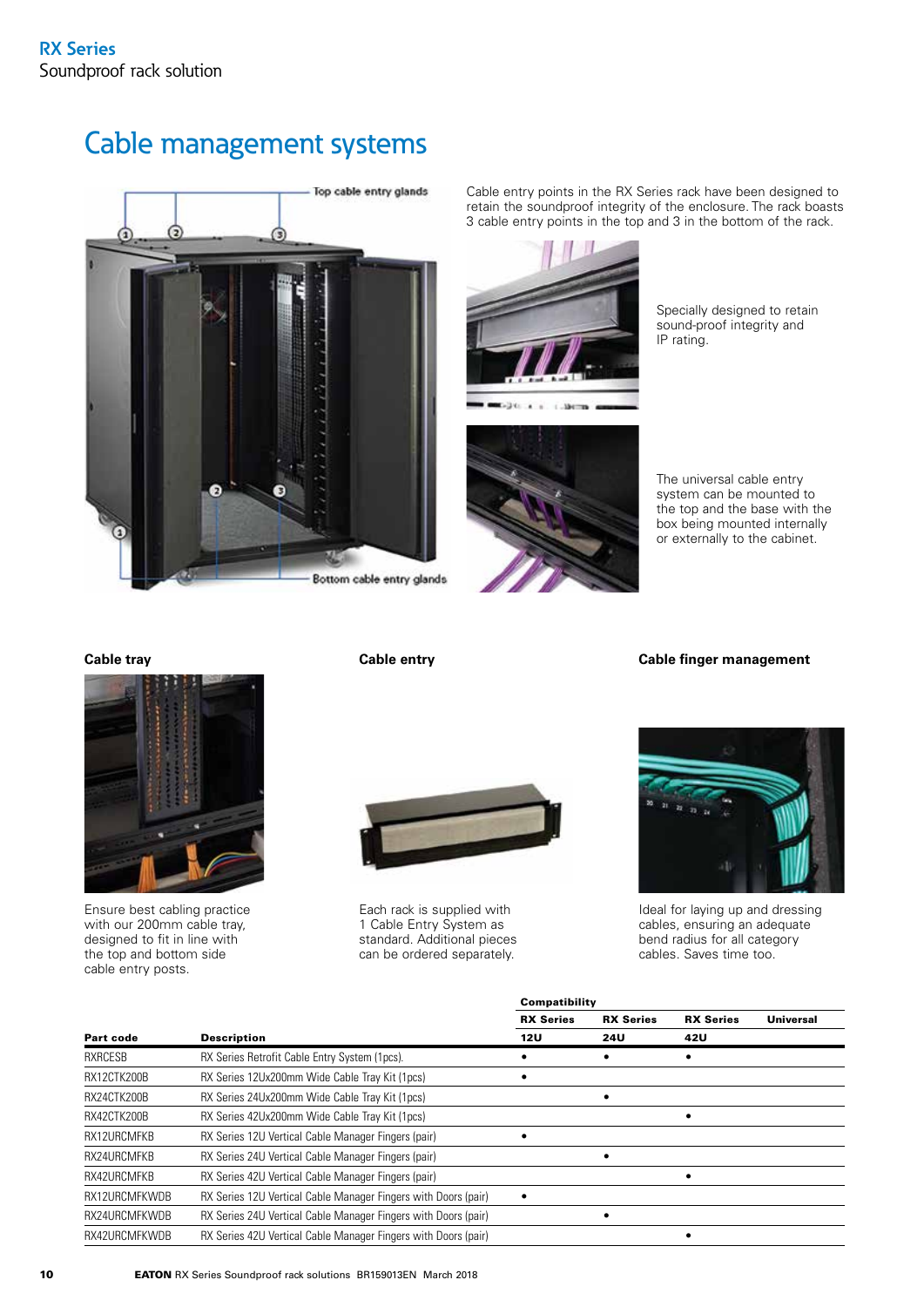## Cable management accessories

#### **9U active equipment cable manager**

These 9U cable managers secure to the 19-inch mounting rails. The fingers on the managers are designed to segregate and support the incoming cables, allowing data and power cables to be segregated whilst at the same time promoting bend radius control.

#### **Features / Benefits**

- Best suited to 800mm wide rack platforms
- Universal mount to EIA 310 compliant rails
- Finger spacing aligns to rack Us
- Promotes cable bend radius control
- 115mm Deep



|           |                                          | <b>Compatibility</b> |                  |                  |           |  |
|-----------|------------------------------------------|----------------------|------------------|------------------|-----------|--|
|           |                                          | <b>RX Series</b>     | <b>RX Series</b> | <b>RX Series</b> | Universal |  |
| Part code | <b>Description</b>                       | 12U                  | 24U              | 42U              |           |  |
| ETN-9UECM | 9U Active Equipment Cable Manager (1pcs) |                      |                  |                  |           |  |

#### **19-inch cable strain relief bars**

These bars mount across the aperture of any EIA 310 compliant 19-inch rails. They allow cables to be adequately supported, avoiding placing strain on the cable terminations and connections.

#### **Features / Benefits:**

- Universal mount to EIA 310 compliant rails
- Promotes cable bend radius control
- Multiple depths allow for transitioning of cable to different areas
- Finished black



|--|

|                |                                              | <b>RX Series</b> | <b>RX Series</b> | <b>RX Series</b> | Universal |
|----------------|----------------------------------------------|------------------|------------------|------------------|-----------|
| Part code      | <b>Description</b>                           | 12U              | <b>24U</b>       | 42U              |           |
| ETN-CMRB19022U | 2U Cable Strain Relief Bar 50mm Deep (1pcs)  |                  |                  |                  |           |
| ETN-CMRB19042U | 2U Cable Strain Relief Bar 100mm Deep (1pcs) |                  |                  |                  |           |
| ETN-CMRB19062U | 2U Cable Strain Relief Bar 150mm Deep (1pcs) |                  |                  |                  |           |
| ETN-CMRB19082U | 2U Cable Strain Relief Bar 200mm Deep (1pcs) |                  |                  |                  |           |

#### **19-inch cable entry & support panel**

These 1U panels combine cable through and cable support features. The open edge brush entry allows the panels to be retrofitted after cabling. The brush helps seal around the cables promoting air management and system efficiency. The pierced support tray allows cable to be secured and supported, reducing strain on connections.

#### **Features / Benefits:**

- Universal mount to EIA 310 compliant rails
- Pierced tray allows cables to be supported and tied
- Promotes cable bend radius control
- Finished black



|            |                                       | <b>Compatibility</b> |                  |                  |                  |  |
|------------|---------------------------------------|----------------------|------------------|------------------|------------------|--|
|            |                                       | <b>RX Series</b>     | <b>RX Series</b> | <b>RX Series</b> | <b>Universal</b> |  |
| Part code  | <b>Description</b>                    | 12U                  | 24U              | 42U              |                  |  |
| ETN-BSP1UB | 1U Cable Entry & Support Panel (1pcs) |                      |                  |                  |                  |  |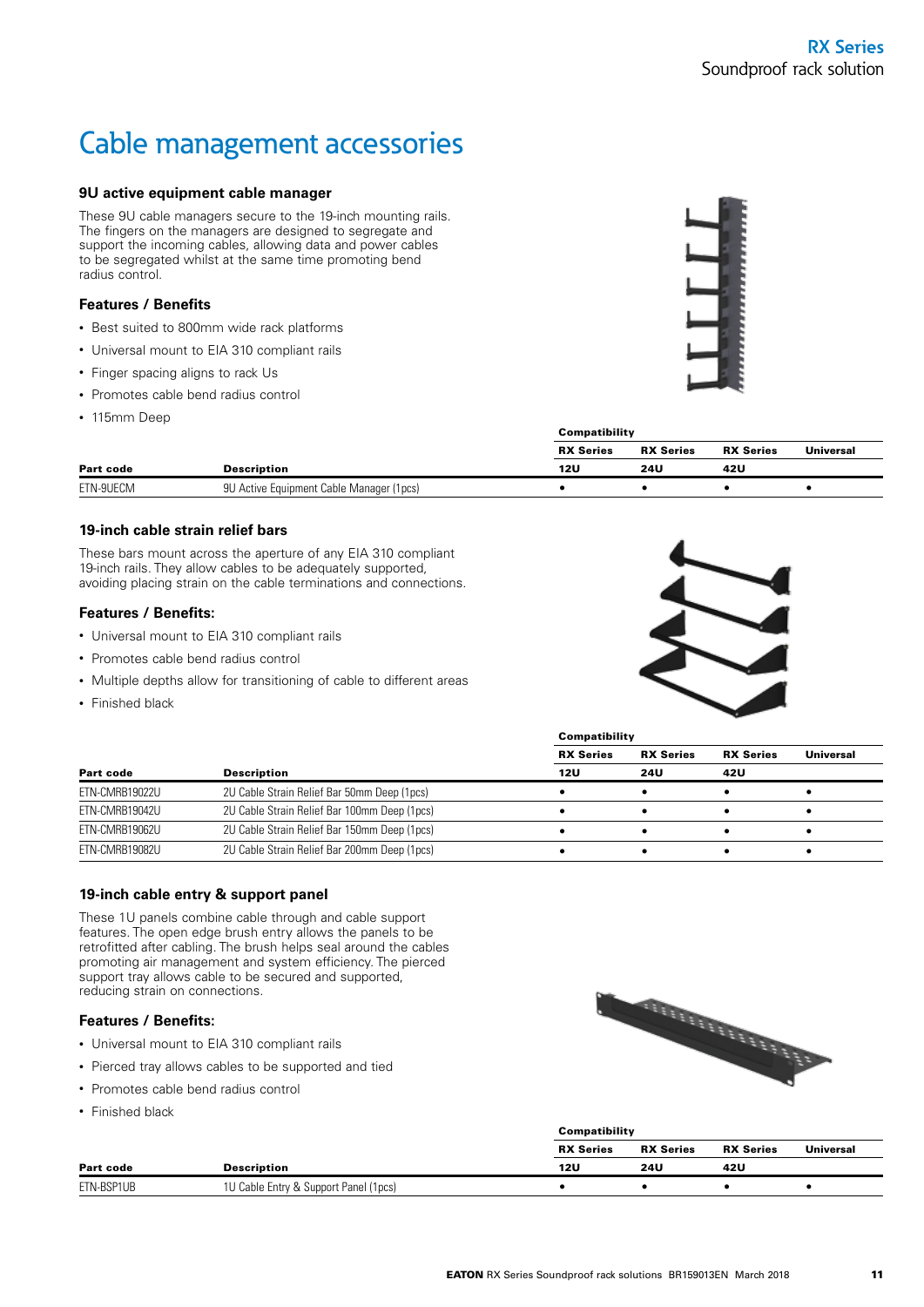#### **Cable pass through 19-inch blanking panels**

Available in 1U and 2U height options, these cable through panels allow cables to be passed through the 19-inch aperture without compromising in-rack air management.

#### **Features / Benefits**

- Universal mount to all square pierced EIA 310 compliant rails
- Cable through feature with brush seal



|           |                                         | --------------   |                  |                  |           |
|-----------|-----------------------------------------|------------------|------------------|------------------|-----------|
|           |                                         | <b>RX Series</b> | <b>RX Series</b> | <b>RX Series</b> | Universal |
| Part code | Description                             | 12U              | 24U              | 42U              |           |
| ETN-OBSP1 | Blanking Panel 19" Cable Brush Strip 1U |                  |                  |                  |           |
| ETN-OBSP2 | Blanking Panel 19" Cable Brush Strip 2U |                  |                  |                  |           |
|           |                                         |                  |                  |                  |           |

#### **19-inch horizontal cable managers**

Available in 1U and 2U panel heights, these cable management panels are the industry default to the management of patch cabling. Configured with four rings per panel the 1U version is designed to managed 24 cables and the 2U version 48 cables.

#### **Features / Benefits:**

- Universal mount to EIA 310 compliant rails
- Open rings allow easy management of cables
- Cable ring depth: 70mm
- Finished black
- Supplied with cage nuts and screws for rack mounting



|           |                                    | --------------   |                  |                  |                  |
|-----------|------------------------------------|------------------|------------------|------------------|------------------|
|           |                                    | <b>RX Series</b> | <b>RX Series</b> | <b>RX Series</b> | <b>Universal</b> |
| Part code | <b>Description</b>                 | 12U              | <b>24U</b>       | 42U              |                  |
| ETN-JRP1  | 1U Horizontal Cable Manager (1pcs) |                  |                  |                  |                  |
| ETN-JRP2  | 2U Horizontal Cable Manager (1pcs) |                  |                  |                  |                  |

Compatibility

#### **High density 19-inch horizontal managers**

Horizontal cable managers are available in heights of 1U, 2U & 3U. The depth of the unit allows for higher density cabling. Units allow cable transitions across the rack space, front to rear through the 19-inch aperture and above and below the managers to adjacent devices or patch panels.

#### **Features / Benefits:**

- Universal mount to EIA 310 compliant rails
- Promotes cable bend radius control
- Clip-on hinged covers hide cable tails
- Unit depth: 145mm
- Finished black



|               |                                                 | <b>Compatibility</b> |                  |                  |           |
|---------------|-------------------------------------------------|----------------------|------------------|------------------|-----------|
|               |                                                 | <b>RX Series</b>     | <b>RX Series</b> | <b>RX Series</b> | Universal |
| Part code     | <b>Description</b>                              | 12U                  | 24U              | 42U              |           |
| RESB87019S1FB | 10 High Density Horizontal Cable Manager (1pcs) |                      |                  |                  |           |
| RESB87019S2FB | 2U High Density Horizontal Cable Manager (1pcs) |                      |                  |                  |           |
| RESB87019S3FB | 3U High Density Horizontal Cable Manager (1pcs) |                      |                  |                  |           |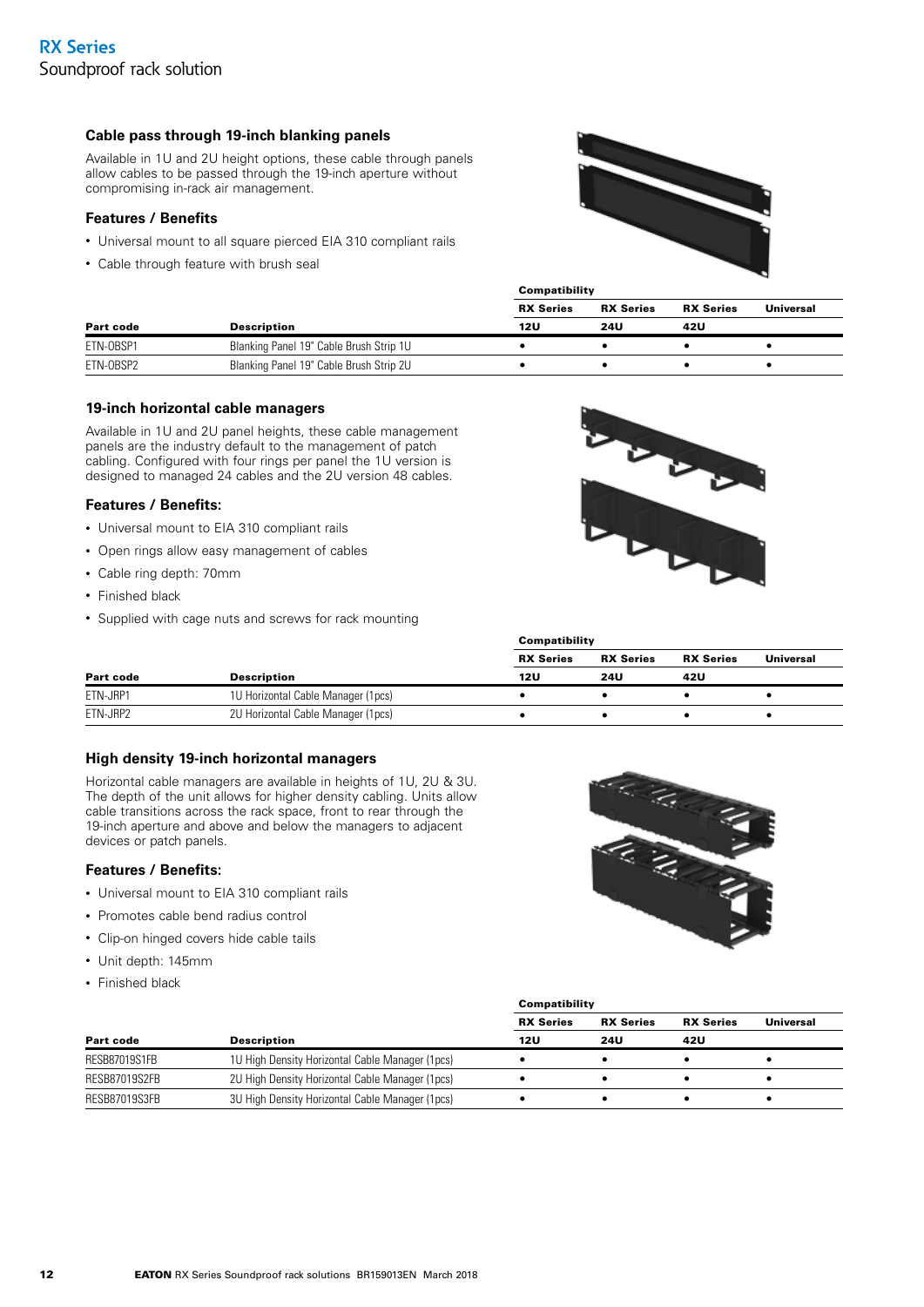#### **Plastic cable rings**

Available in two sizes these plastic rings provide cable management capabilities in multiple locations. Each hoop can be screw fixed into position using M6 screws.

#### **Mounting positions include: Features / Benefits**

- Front of 19-inch rails
- Side of 19-inch rails
- Clip locking facility allows easy management of cables with secure closure
- ETN-CTS cable hoop external dimensions: approximately 90mm x 55mm x 29mm
- ETN-CTL cable hoop external dimensions: approximately 127mm x 70mm x 29mm
- Finished light grey



|                  |                                                   | <b>RX Series</b> | <b>RX Series</b> | <b>RX Series</b> | Universal |  |
|------------------|---------------------------------------------------|------------------|------------------|------------------|-----------|--|
| Part code        | <b>Description</b>                                | 12U              | <b>24U</b>       | 42U              |           |  |
| ETN-CTS          | Cable ring - small plastic (1pcs)                 |                  |                  |                  |           |  |
| ETN-CTL          | Cable Ring – large plastic (1pcs)                 |                  |                  |                  |           |  |
| <b>ETN-UCTFK</b> | Fixing kit - screws, washers & cage nuts (10 pcs) |                  |                  |                  |           |  |
|                  |                                                   |                  |                  |                  |           |  |

**Compatibility** 

#### **Velcro® tie wraps**

These Velcro tie wraps are available in two lengths to suit varying cable volumes. Ideal for safely bundling cables and securing to various structures on or inside a rack, these re-useable ties are ideal for use with cable trays, cable baskets, side support channels, vertical high density cable channels, horizontal cable ring managers, high density horizontal cable managers as well as other applications.

#### **Features / Benefits:**

- Can be used in many applications
- Helps avoid damage to cables and promotes tidy cabling structures
- Helps promote rack hygiene and promote efficient thermal operation
- Finished blackPromotes cable bend radius control
- Multiple depths allow for transitioning of cable to different areas
- Finished black.



|             |                                      | <b>Compatibility</b> |                  |                  |           |  |  |
|-------------|--------------------------------------|----------------------|------------------|------------------|-----------|--|--|
|             |                                      | <b>RX Series</b>     | <b>RX Series</b> | <b>RX Series</b> | Universal |  |  |
| Part code   | <b>Description</b>                   | 12U                  | 24U              | 42U              |           |  |  |
| ETN-BX45V8  | Velcro tie wrap 200mm x 13mm (50pcs) |                      |                  |                  |           |  |  |
| ETN-BX45V11 | Velcro tie wrap 280mm x 13mm (50pcs) |                      |                  |                  |           |  |  |

#### **Velcro buckle straps**

These Velcro buckle wraps are available in two lengths to suit varying cable volumes. Ideal for safely bundling cables and screw fixing to various structures on or inside a rack these re-useable ties are ideal for use with 19-inch mounting rails and other structures with secure screw mounting points.

#### **Features / Benefits:**

- Can be used in many applications
- Helps avoid damage to cables and promotes tidy cabling structures
- Helps promote rack hygiene and promote efficient thermal operation
- Finished black



**Compatibility** 

|               |                                           | <b>RX Series</b> | <b>RX Series</b> | <b>RX Series</b> | Universal |
|---------------|-------------------------------------------|------------------|------------------|------------------|-----------|
| Part code     | <b>Description</b>                        | <b>12U</b>       | 24U              | 42U              |           |
| ETN-CMVBCKL   | Velcro buckle straps 230mm x 13mm (10pcs) |                  |                  |                  |           |
| ETN-CMVBCKL12 | Velcro buckle straps 300mm x 13mm (10pcs) |                  |                  |                  |           |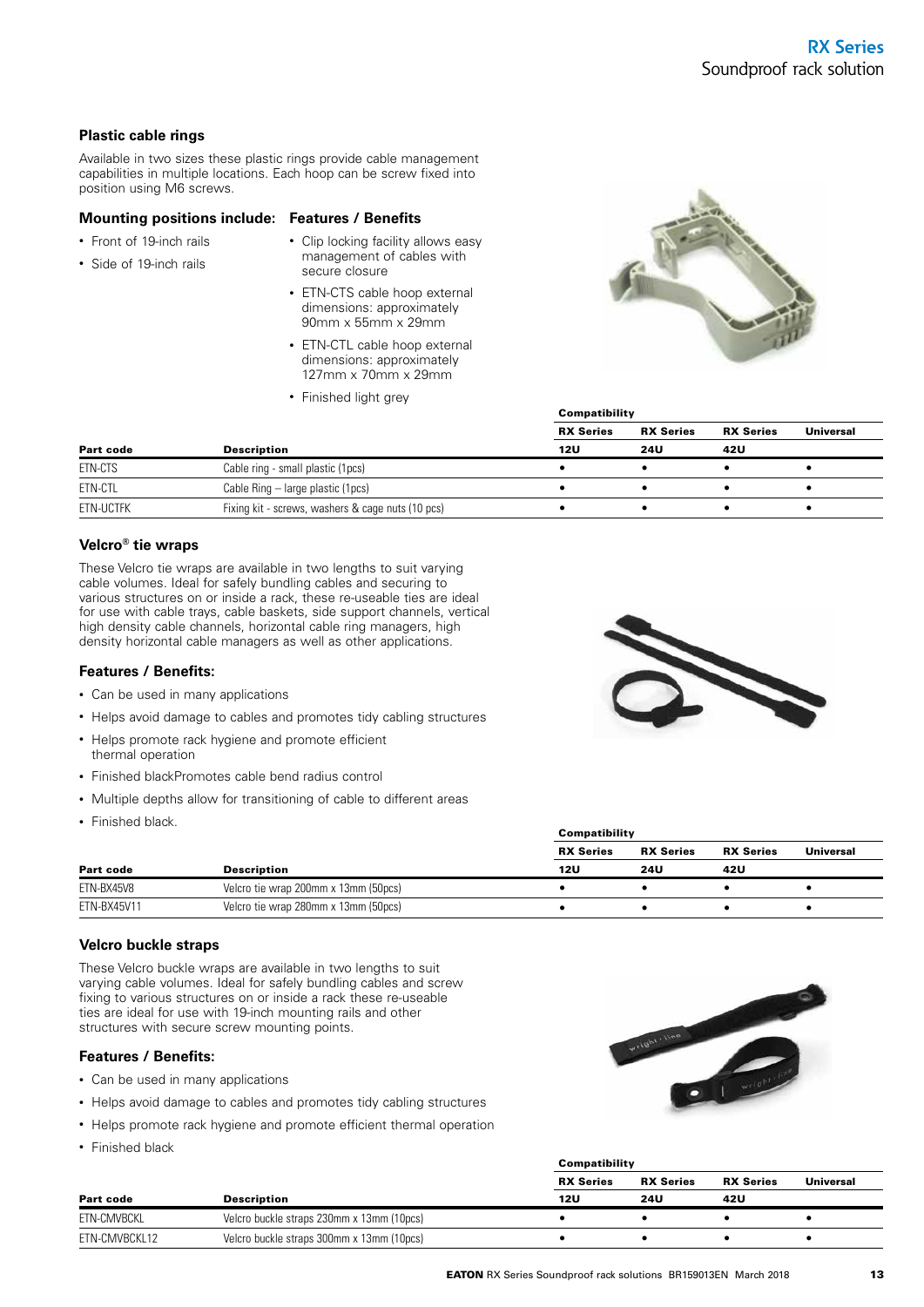### Rack shelving



1U, 2U & 3U 19-inch mounted cantilever shelves



Standard duty & heavy duty 19-inch mounted fixed adjustable shelves



Standard duty 19-inch mounted sliding shelves - adjustable mounting depth



Heavy duty 19-inch mounted sliding shelves - adjustable mounting depth

Rack image used for representation only, and does not reflect layout of RX Series acoustic racks.

Our range of shelves are fully compatible with any EIA 310 compliant rack configured with 19-inch mounting rails.



| Order code     | <b>Description</b>                                | <b>Load rating</b> | Min depth | <b>Max depth</b> |
|----------------|---------------------------------------------------|--------------------|-----------|------------------|
| ETN-MS19B      | Shelf - 19" Cantilever 1U x 190mm Deep            | 35kg               | 190       | n/a              |
| ETN-MS40B      | Shelf - 19" Cantilever 2U x 400mm Deep            | 35 <sub>kg</sub>   | 400       | n/a              |
| ETN-MS403B     | Shelf - 19" Cantilever 3U x 400mm Deep            | 35 <sub>kg</sub>   | 400       | n/a              |
| ETN-SDFAS1U45B | Shelf - 19" Std Duty Fixed Adjustable 1U x 450D   | 100 <sub>kq</sub>  | 450       | 750              |
| ETN-HDFAS1U45B | Shelf - 19" Heavy Duty Fixed Adjustable 1U x 450D | 250 <sub>kq</sub>  | 450       | 750              |
| ETN-HDFAS1U65B | Shelf - 19" Heavy Duty Fixed Adjustable 1U x 650D | 250kg              | 650       | 950              |
| ETN-LDATSV45B  | Shelf - 19" Standard Duty Sliding 450D            | 50 <sub>kg</sub>   | 455       | 749              |
| ETN-LDATSV55B  | Shelf - 19" Standard Duty Sliding 550D            | 50kg               | 555       | 812              |
| ETN-LDATSV70B  | Shelf - 19" Standard Duty Sliding 700D            | 50kg               | 705       | 940              |
| ETN-QRTSV45B   | Shelf - 19" Heavy Duty Sliding 450D               | $125$ kg           | 363       | 513              |
| ETN-QRTSV60B   | Shelf - 19" Heavy Duty Sliding 600D               | $125$ kg           | 513       | 663              |
| ETN-ORTSV75B   | Shelf - 19" Heavy Duty Sliding 750D               | 125kg              | 663       | 813              |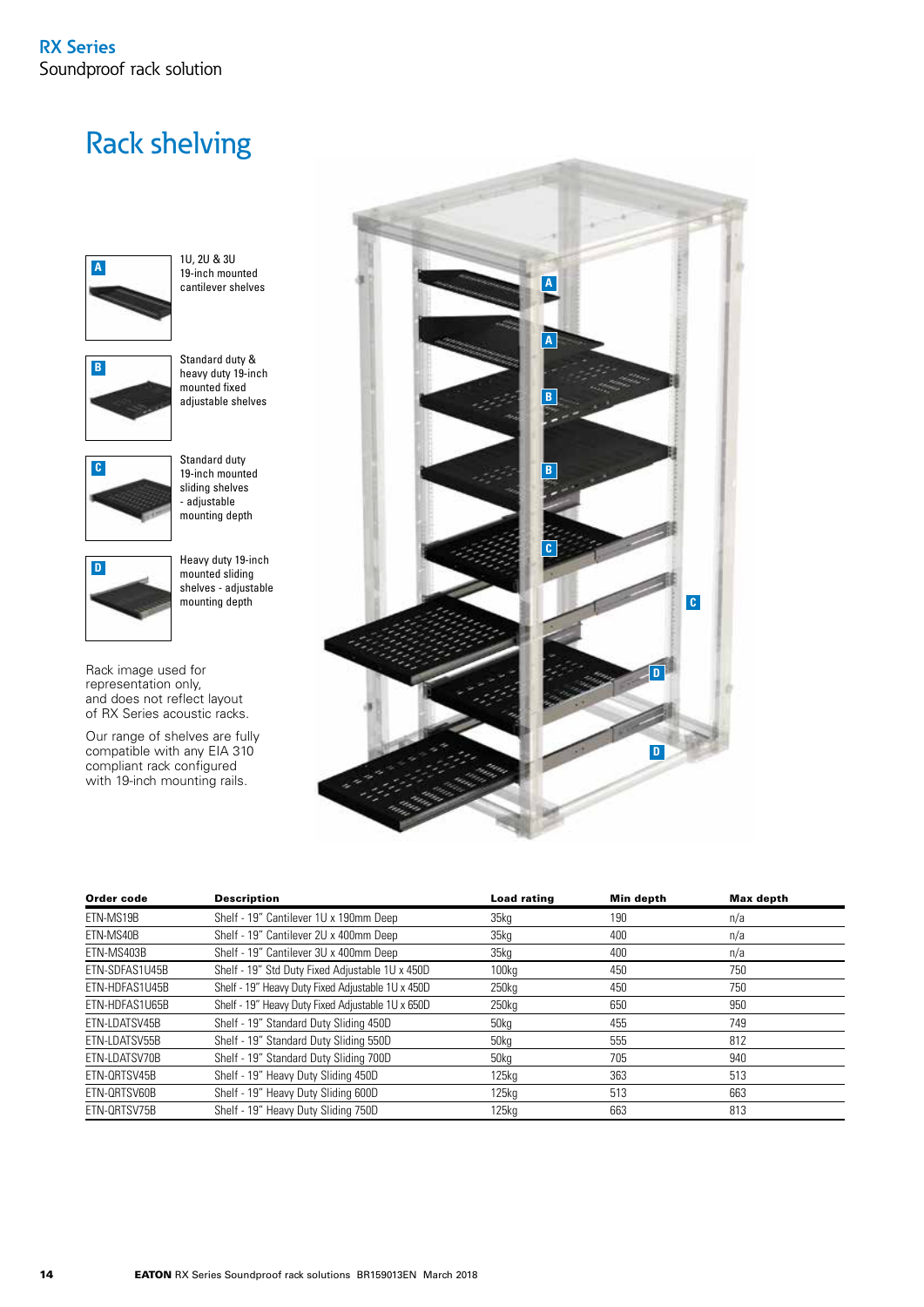#### **Cantilever shelves**

These shelves are designed to mount into any EIA310 compliant 19-inch rack. They can be used to support non rack mounted IT components such as monitors and modems. Perforated mounting surface provides tie down points.

#### **Features / Benefits**

- Universal mount to EIA310 component rails
- Load capacity 35kg evenly distributed (2 point mounting)
- Finished black
- Supplied with fixings and mounting instructions



|            |                                      | <b>RX Series</b> | <b>RX Series</b> | <b>RX Series</b> | Universal |
|------------|--------------------------------------|------------------|------------------|------------------|-----------|
| Part code  | <b>Description</b>                   | 12U              | <b>24U</b>       | 42U              |           |
| ETN-MS19B  | Shelf-19" Cantilever 1U x 190mm Deep |                  |                  |                  |           |
| ETN-MS40B  | Shelf-19" Cantilever 2U x 400mm Deep |                  |                  |                  |           |
| ETN-MS403B | Shelf-19" Cantilever 3U x 400mm Deep |                  |                  |                  |           |

**Compatibility** 

#### **Standard duty fixed adjustable shelves**

These shelves are designed to mount into any EIA310 compliant 19-inch rack. They can be used to support non rack mounted IT components such as monitors and modems. Perforated mounting surface provides tie down points.

#### **Features / Benefits:**

- Universal mount to EIA310 component rails
- Load capacity 100kg evenly distributed (4 point mounting)
- Usable depth 450mm– Mounting rail centres 450-750mm
- Finished black
- Supplied with fixings and mounting instructions



|                |                                               | <b>Compatibility</b> |                  |                  |           |  |
|----------------|-----------------------------------------------|----------------------|------------------|------------------|-----------|--|
|                |                                               | <b>RX Series</b>     | <b>RX Series</b> | <b>RX Series</b> | Universal |  |
| Part code      | <b>Description</b>                            | 12U                  | 24U              | 42U              |           |  |
| ETN-SDFAS1U45B | Shelf-19" Std Duty fixed Adjustable 1U x 450D |                      |                  |                  |           |  |

#### **Heavy duty fixed adjustable shelves**

These shelves are designed to mount into any EIA310 compliant 19-inch rack. They can be used to support non rack mounted IT components such as monitors and modems. Perforated mounting surface provides tie down points.

#### **Features / Benefits:**

- Universal mount to EIA310 component rails
- Load capacity 250kg evenly distributed (4 point mounting)
- Usable depth 450mm Mounting rail centres 450-750mm
- Usable depth 650mm Mounting rail centres 650-950mm
- Finished black
- Supplied with fixings and mounting instructions



|                |                                                 | <b>RX Series</b> | <b>RX Series</b> | <b>RX Series</b> | Universal |
|----------------|-------------------------------------------------|------------------|------------------|------------------|-----------|
| Part code      | <b>Description</b>                              | 12U              | 24U              | 42U              |           |
| ETN-HDFAS1U45B | Shelf—19" Heavy Duty fixed Adjustable 1U x 450D |                  |                  |                  |           |
| ETN-HDFAS1U65B | Shelf—19" Heavy Duty fixed Adjustable 1U x 650D |                  |                  |                  |           |

**Compatibility**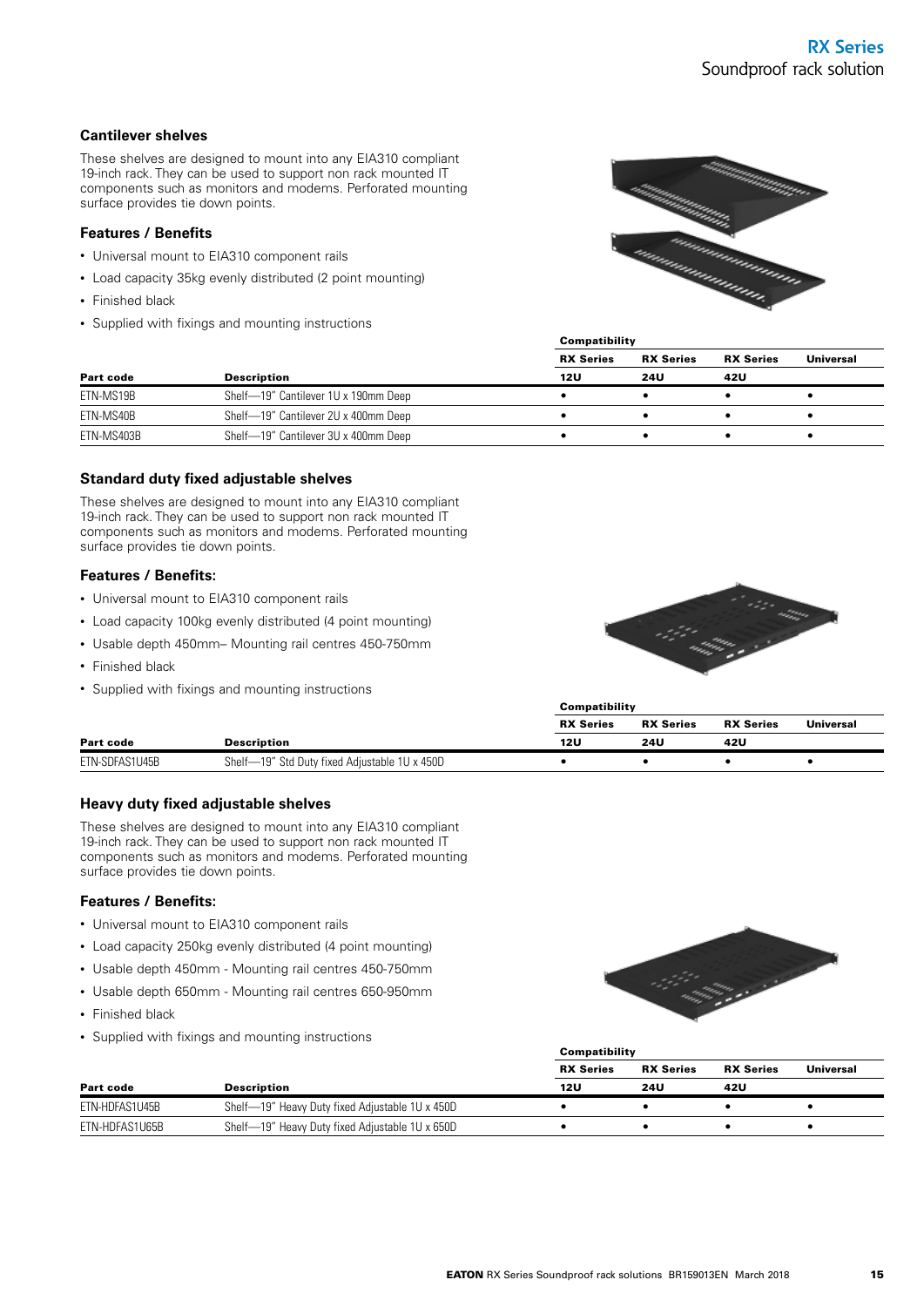#### **Standard duty sliding shelves**

These shelves are designed to mount into any EIA310 compliant 19-inch rack. They can be used to support non rack mounted IT components such as monitors and modems. Perforated mounting surface provides tie down points.

#### **Features / Benefits**

- Universal mount to EIA310 component rails
- Load capacity 50kg evenly distributed (4 point mounting)
- Finished black
- Supplied with fixings and mounting instructions



|               |                                           | <b>RX Series</b> | <b>RX Series</b> | <b>RX Series</b> | Universal |
|---------------|-------------------------------------------|------------------|------------------|------------------|-----------|
| Part code     | <b>Description</b>                        | 12U              | 24U              | 42U              |           |
| ETN-LDATSV45B | Shelf-19" Standard Duty Sliding 1U x 450D |                  |                  |                  |           |
| ETN-LDATSV55B | Shelf-19" Standard Duty Sliding 1U x 550D |                  |                  |                  |           |
| ETN-LDATSV70B | Shelf-19" Standard Duty Sliding 1U x 700D |                  |                  |                  |           |

**Compatibility** 

**Compatibility** 

#### **Heavy duty sliding shelves**

These shelves are designed to mount into any EIA310 compliant 19-inch rack. They can be used to support non rack mounted IT components such as monitors and modems. Perforated mounting surface provides tie down points.

#### **Features / Benefits:**

- Universal mount to EIA310 component rails
- Load capacity 125kg evenly distributed (4 point mounting)
- Finished black
- Supplied with fixings and mounting instructions



|              |                                        | <b>RX Series</b> | <b>RX Series</b> | <b>RX Series</b> | <b>Universal</b> |
|--------------|----------------------------------------|------------------|------------------|------------------|------------------|
|              |                                        |                  |                  |                  |                  |
| Part code    | <b>Description</b>                     | 12U              | 24U              | 42U              |                  |
| ETN-QRTSV45B | Shelf-19" Heavy Duty Sliding 1U x 450D |                  |                  |                  |                  |
| ETN-QRTSV60B | Shelf-19" Heavy Duty Sliding 1U x 600D |                  |                  |                  |                  |
| ETN-QRTSV75B | Shelf-19" Heavy Duty Sliding 1U x 750D |                  |                  |                  |                  |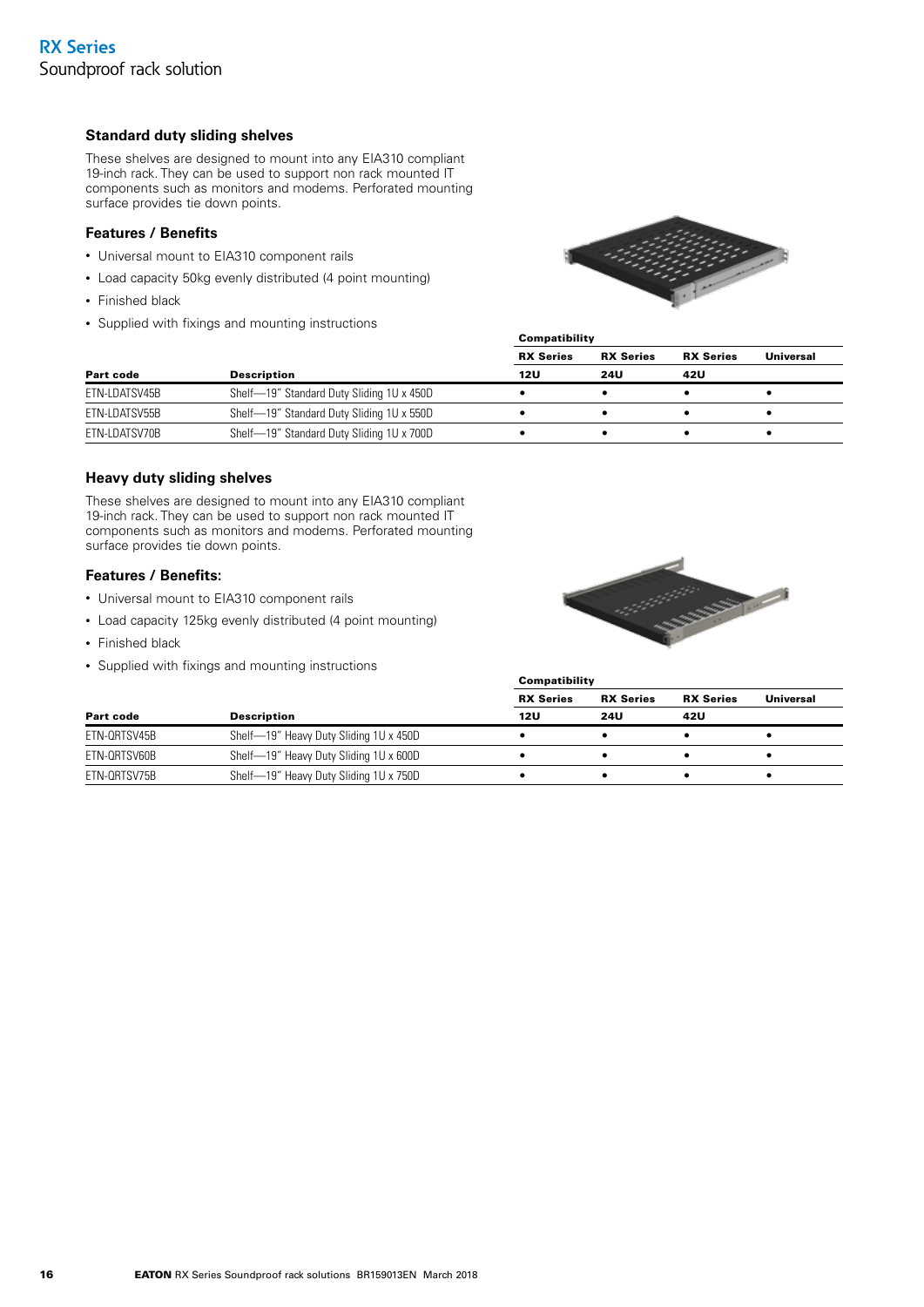### General Accessories

Eaton offers a range of accessories which provide users with the opportunity to optimise the rack and room environment according to installation demands and budget constraints. Some of these accessories can be used on other rack platforms (denoted 'Universal').

#### **Load spreader**

The load spreader aids weight dispersion of the RX Series rack and is suitable for spreading the load on wooden or chipboard flooring for example. The steel load spreader includes relief holes which enable fixing to a floor without any bolt heads obstructing the rack's wheels, thus allowing for easy movement.

#### **Non-stock item, available on a lead-time.**



|           |                                    | _________        |                  |                  |           |
|-----------|------------------------------------|------------------|------------------|------------------|-----------|
|           |                                    | <b>RX Series</b> | <b>RX Series</b> | <b>RX Series</b> | Universal |
| Part code | <b>Description</b>                 | 12U              | 24U              | 42U              |           |
| RXL712SB  | RX Series Floor Load Spreader 1pcs |                  |                  |                  |           |

### Plinth kit

Each plinth kit comprises of 4x 100mm plinth (skirting) panels with fixings.



|           |                                       | <b>RX Series</b> | <b>RX Series</b> | <b>RX Series</b> | Universal |
|-----------|---------------------------------------|------------------|------------------|------------------|-----------|
| Part code | <b>Description</b>                    | 12L              | 24U              | 42U              |           |
| RXPA712B  | RX Series Plinth Kit 780Wx1200D 1 pcs |                  |                  |                  |           |

**Compatibility** 

### Extra depth extension kit

This kit adds an **extra 200mm depth** to the RX Series rack in order to accommodate equipment that requires a deeper rack than the standard 825mm usable rail depth of the RX Series. This rear-mounted extension kit is easily retrofitted and will not have an adverse effect on the performance of the cabinet.





|              |                                          | <b>RX Series</b> | <b>RX Series</b> | <b>RX Series</b> |
|--------------|------------------------------------------|------------------|------------------|------------------|
| Part code    | <b>Description</b>                       | 12U              | 24U              | 42U              |
| RXREF12U200B | RX Series Rear Extension Frame 12U 200mm |                  |                  |                  |

| RXREF12U200B | RX Series Rear Extension Frame 12U 200mm        |  |
|--------------|-------------------------------------------------|--|
| RXREF24U200B | <b>RX Series Rear Extension Frame 24U 200mm</b> |  |
| RXREF42U200B | <b>RX Series Rear Extension Frame 42U 200mm</b> |  |

**Compatibility** 

**Universal**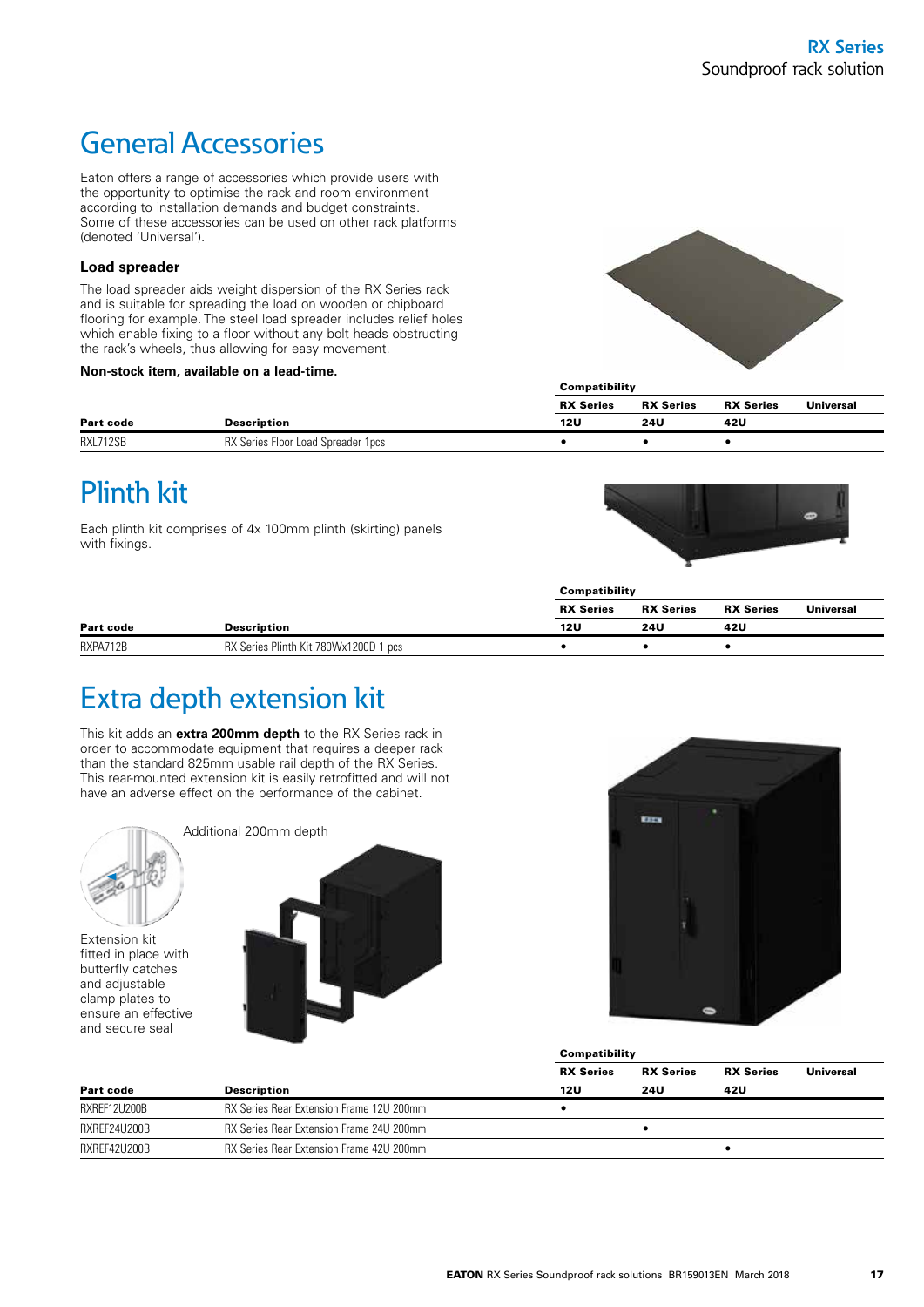### Universal Rack Earth Bar Kits

Eaton's 19-inch mounted earth bar kits can be fitted at any EIA 310 compliant rack. It takes up 1U of equipment mounting space and can easily be positioned in any available slot. Importantly our design ensures that the earth bar is isolated from the rack allowing the building clean earth to be directly connected. Connecting the equipment mounted in the rack to the earth bar ensure earth continuity and optimal operation of the infrastructure, particularly important with higher performance cabling systems.

#### **Features / Benefits:**

- Universal mount to all EIA 310 compliant rails
- Earth bars fitted with insulated mounts isolating earth bar from mounting point
- Minimum 25 individual earth points (19-inch Earth Bar)
- Supplied complete with all applicable fixings for square pierced 19-inch rails
- Optional earth bar clamps are available (packs of 20)







19-Inch Earth Bar Assembly



Optional Earth Bar Clamps

**Compatibility** 

| Part code  |                                         | <b>RX Series</b> | <b>RX Series</b> | <b>RX Series</b> | <b>Universal</b> |
|------------|-----------------------------------------|------------------|------------------|------------------|------------------|
|            | <b>Description</b>                      | 12U              | 24U              | 42U              |                  |
| ETN-U19EBK | Universal Rack 19" Earth Bar Kit (1pcs) |                  |                  |                  |                  |
| ETN-EBK1   | Earth Bar Kit 1000mm (1pcs)             |                  |                  |                  |                  |
| ETN-EBIM   | Earth Bar Isolation Mounts (2pcs)       |                  |                  |                  |                  |
| ETN-EBL20  | Earth Bar Clamps (20pcs)                |                  |                  |                  |                  |

### Baying kit

Kit enabling the baying together of the RX Series racks.



|               |                           | Compatibility    |                  |                  |                  |
|---------------|---------------------------|------------------|------------------|------------------|------------------|
|               |                           | <b>RX Series</b> | <b>RX Series</b> | <b>RX Series</b> | <b>Universal</b> |
| Part code     | <b>Description</b>        | 12U              | 24U              | 42U              |                  |
| <b>RXBTKB</b> | RX Series Baying Kit 1pcs |                  |                  |                  |                  |

### Dust filter kit

Removable foam filter to prevent dust entering the RX Series rack. Filters are easily fitted and serviced. To ensure continued effectiveness, it is recommended that the filters are replaced every 12-18 months.



| Part code |                                    | Compatibility    |                  |                         |                  |
|-----------|------------------------------------|------------------|------------------|-------------------------|------------------|
|           |                                    | <b>RX Series</b> | <b>RX Series</b> | <b>RX Series</b><br>42U | <b>Universal</b> |
|           | <b>Description</b>                 | 12U              | <b>24U</b>       |                         |                  |
| RXDDF12U  | RX Series door Dust Filter Kit 12U |                  |                  |                         |                  |
| RXDDF24U  | RX Series door Dust Filter Kit 24U |                  |                  |                         |                  |
| RXDDF42U  | RX Series door Dust Filter Kit 42U |                  |                  |                         |                  |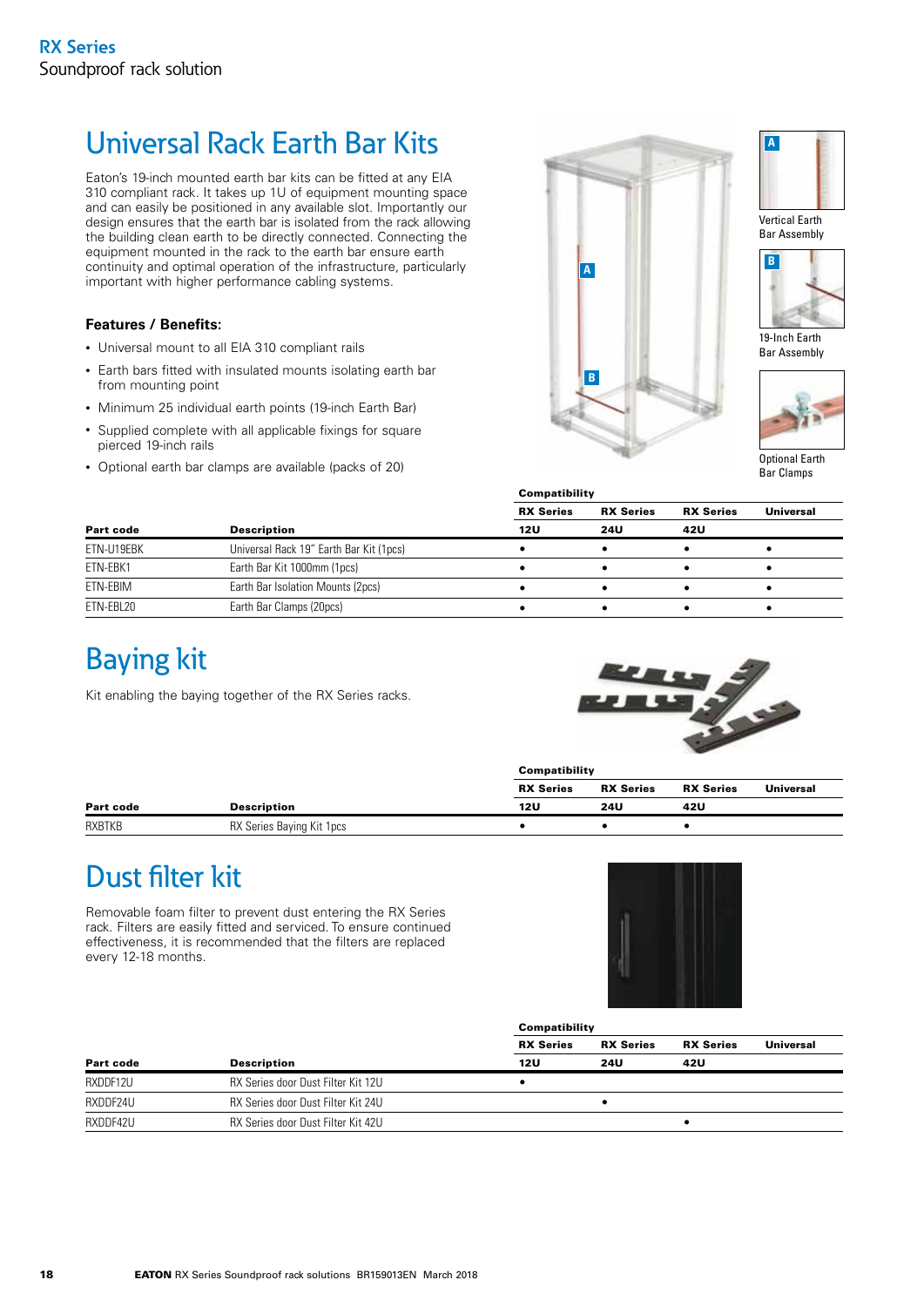### Air Management



#### **Air Ducting Kit**

This kit enables hot exhaust air from the RX Series rack to be directed outside the room or building, thus keeping the room cool and protecting the ambient temperature. Kit supplied complete with 10 metres of 150mm flexible ducting.

- Save money, energy and power consumption on existing room air conditioning
- Divert and recycle waste hot air providing free heating to other rooms
- Helps prevent hardware and software failures
- Helps prevent any unnecessary downtime
- Access to rear of cabinet and door opening is not affected when the ducting kit is utilised
- Can be retro-fitted to the 24U and 42U RX Series cabinet \*\*\*
- Can be directed to exhaust through wall, window or ceiling plenum





| Compatibility |  |
|---------------|--|
|---------------|--|

|               |                                                | <b>RX Series</b> | <b>RX Series</b> | <b>RX Series</b> | Universal |
|---------------|------------------------------------------------|------------------|------------------|------------------|-----------|
| Part code     | <b>Description</b>                             | 12U              | <b>24U</b>       | 42U              |           |
| RXDAXB        | RX Series Directional Air Exhaust kit          |                  |                  |                  |           |
| RXDAXY        | RX Series DAX Y Piece                          |                  |                  |                  |           |
| RXDAXLDUCTF   | RX Series DAX Long round Female Duct 150x600mm |                  |                  |                  |           |
| RXDAXDSSPIGOT | RX Series DAX Double Sided spigots             |                  |                  |                  |           |
| RXDAXSSOUT    | RX Series DAX SS Outlets with flaps            |                  |                  |                  |           |
| RXDAXHC60170  | RX Series DAX Hose Clips 60-170mm              |                  |                  |                  |           |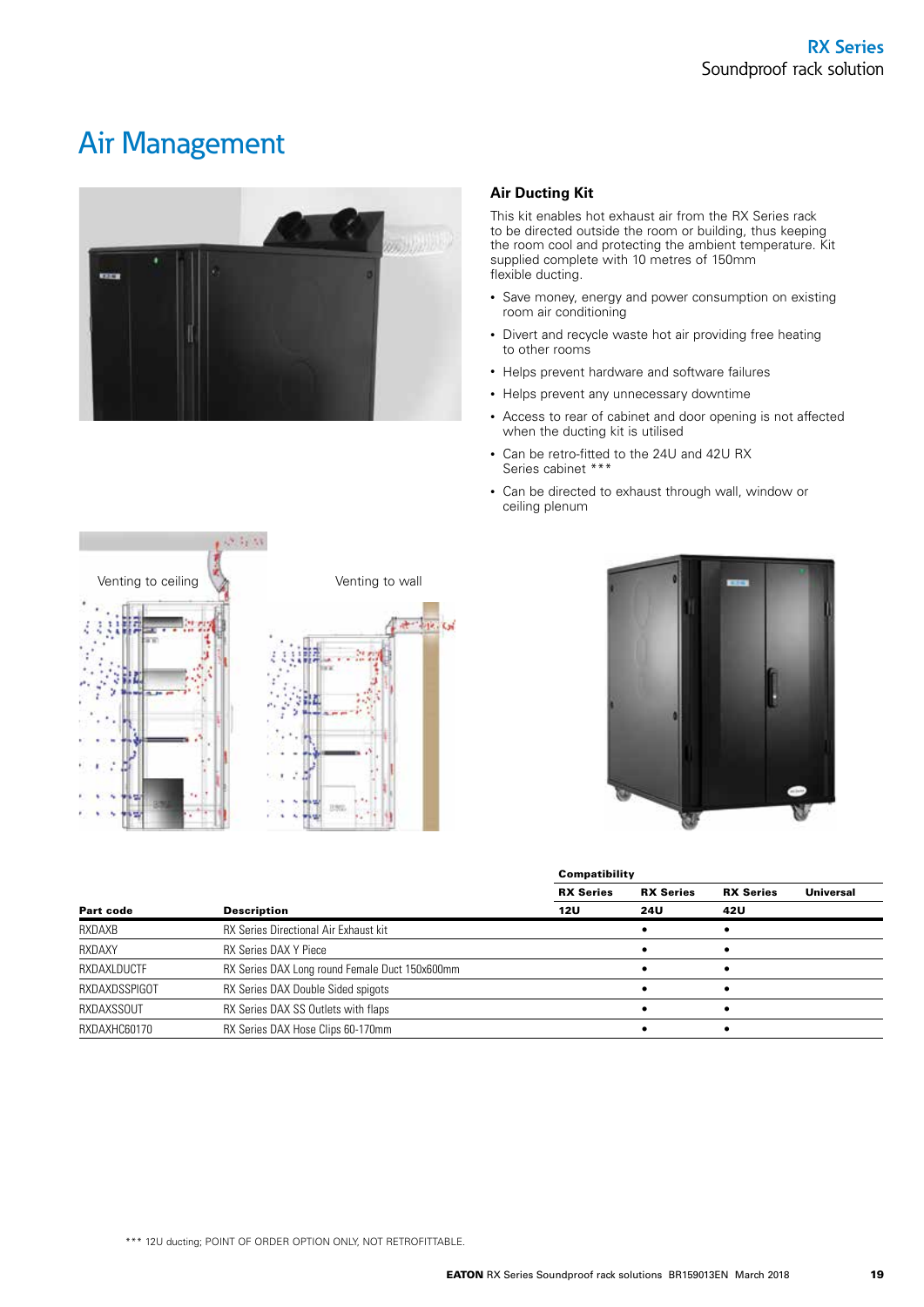#### **Clip-in tool-less 19-inch blanking panels**

Designed to be used in any 19-inch compliant rack, these simple clip-in panels are available in a range of U heights and pack quantities. Quick and easy to deploy, these panels simply snap into position without the need for any tools.

19-inch blanking panels help avoid the mixing and recirculation of air in the rack space.

#### **Features / Benefits**

- Clip-in tool-less installation
- Universal 19-inch compliant
- Eaton branded



|              |                                                | <b>RX Series</b> | <b>RX Series</b> | <b>RX Series</b> | Universal |
|--------------|------------------------------------------------|------------------|------------------|------------------|-----------|
| Part code    | <b>Description</b>                             | 12U              | <b>24U</b>       | 42U              |           |
| ETN-PBP1U10  | 19" Blanking Panel-Clip-on Plastic 1U (10pcs)  |                  |                  |                  |           |
| ETN-PBP1U100 | 19" Blanking Panel—Clip-on Plastic 1U (100pcs) |                  |                  |                  |           |
| ETN-PBP2U10  | 19" Blanking Panel-Clip-on Plastic 2U (10pcs)  |                  |                  |                  |           |
| ETN-PBP2U100 | 19" Blanking Panel—Clip-on Plastic 2U (100pcs) |                  |                  |                  |           |
| ETN-PBP8U10  | 19" Blanking Panel—Clip-on Plastic 8U (10pcs)  |                  |                  |                  |           |
| ETN-PBP8U100 | 19" Blanking Panel—Clip-on Plastic 8U (100pcs) |                  |                  |                  |           |
|              |                                                |                  |                  |                  |           |

#### **PlenaFill® Tear Off 19-inch Blanking Panels**

Each sheet comprises of 27 off 1U tear-off blanking panels manufactured from UL-VO, class 94 fire retardant plastic. Users can simply tear the panel to the desired U height allowing simple and easy adaption to individual installation requirements.

#### **Features / Benefits:**

- Universal mount to all square pierced EIA 310 compliant rails
- Tear to unit height to suit application
- Quick fit mounting allowing fitting in seconds
- Fully re-usable
- Low weight



|               |                                                                    | <b>RX Series</b> | <b>RX Series</b> | <b>RX Series</b> | Universal |
|---------------|--------------------------------------------------------------------|------------------|------------------|------------------|-----------|
| Part code     | <b>Description</b>                                                 | 12U              | 24U              | 42U              |           |
| ETN-PFBP27U1  | 19" Blanking Panel—27U Tear Off PlenaFill (1pcs)                   |                  |                  |                  |           |
| ETN-CBLPF-BR  | 19" Blanking Panel—Snap Rivets Square Hole PlenaFill (50pcs)(1pcs) |                  |                  |                  |           |
| ETN-PFBP27U10 | 19" Blanking Panel—27U Tear Off PlenaFill Panels (10pcs)           |                  |                  |                  |           |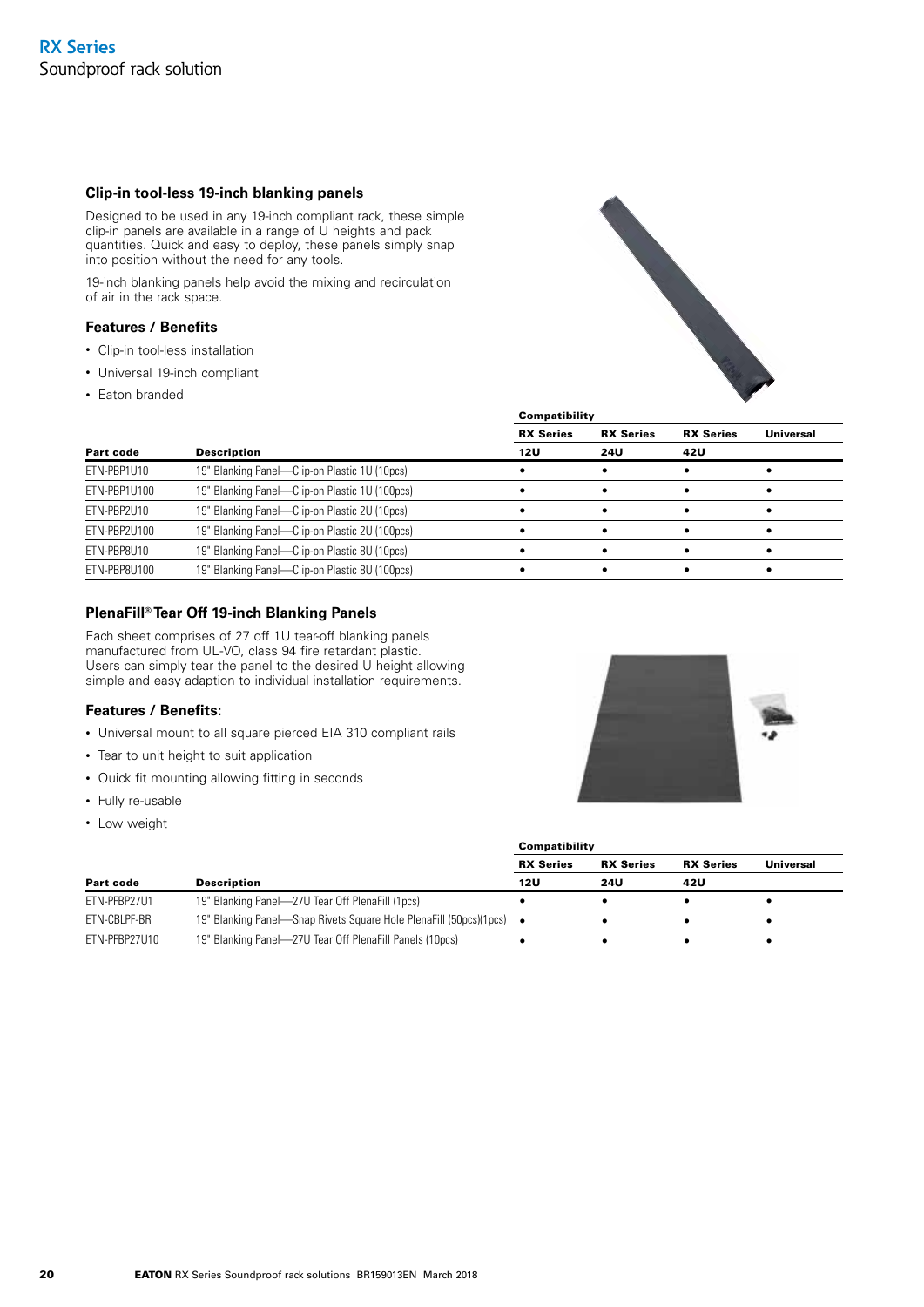#### **Adjustable plain steel 19-inch blanking panels**

Available in a two height configurations, these sliding blanking panels are adjustable in height . Manufactured from painted mild steel these panels secure quickly to square pierced 19-inch mounting rails.

#### **Features / Benefits**

- Universal mount to all square pierced EIA 310 compliant rails
- Fast tool-less1/4 turn mounting
- Simple sliding height adjustment



|                                                             | <b>RX Series</b> | <b>RX Series</b>  | <b>RX Series</b> | Universal |
|-------------------------------------------------------------|------------------|-------------------|------------------|-----------|
| <b>Description</b>                                          | 12U              | <b>24U</b><br>42U |                  |           |
| 19" Blanking Panel—Adjustable Height Steel Panel 7U to 12U  |                  |                   |                  |           |
| 19" Blanking Panel—Adjustable Height Steel Panel 12U to 22U |                  |                   |                  |           |
|                                                             |                  |                   | Compatibility    |           |

#### **Anti-recirculation foam**

These foam pieces ( 8 pieces, supplied in a mixture of various sizes) are used to seal the gaps between different equipment sizes etc. The appropriate use of these helps to avoid air recirculation.

|               |                                                                | <b>Compatibility</b> |                  |                  |           |  |
|---------------|----------------------------------------------------------------|----------------------|------------------|------------------|-----------|--|
|               |                                                                | <b>RX Series</b>     | <b>RX Series</b> | <b>RX Series</b> | Universal |  |
| Part code     | <b>Description</b>                                             | 12U                  | <b>24U</b>       | 42U              |           |  |
| <b>RXARFS</b> | RX Series Anti-recirculation foam set, 8 pieces various sizes. |                      |                  |                  |           |  |

### Rack intelligence

The RX Series rack is supplied already-equipped with the Intelligent Management System which includes fan controllers and environmental monitoring and an internal 32GB memory. There is also a range of additional monitoring and security upgrades available;

#### **Multiple sensors and memory upgrades**

Temperature sensors give you the ability to monitor in real-time anywhere from inside the rack. Other types of sensors are also available to suit the RX Series rack.



|               |                                                                       | Compatibility    |                  |                  |                  |
|---------------|-----------------------------------------------------------------------|------------------|------------------|------------------|------------------|
|               |                                                                       | <b>RX Series</b> | <b>RX Series</b> | <b>RX Series</b> | <b>Universal</b> |
| Part code     | <b>Description</b>                                                    | 12U              | <b>24U</b>       | 42U              |                  |
| <b>RXTEMP</b> | RX Series Temperature Sensor                                          |                  |                  |                  |                  |
| RXDCON        | <b>RX Series Door Contact Sensor</b>                                  |                  |                  |                  |                  |
| RXCAM         | <b>RX Series Camera Motion Sensing</b>                                |                  |                  |                  |                  |
| RXMEM64       | RX Series 64GB Total Memory Upgrade ENGINEER RETROFIT ONLY            | $\bullet$        |                  |                  |                  |
| RXMEM128      | RX Series 128GB Total Memory Upgrade ENGINEER RETROFIT ONLY           | $\bullet$        |                  |                  |                  |
| RXMEM256      | RX Series 256GB Total Memory Upgrade ENGINEER RETROFIT ONLY $\bullet$ |                  |                  |                  |                  |
| RXIMS4WFC     | RX Series IMS 4 port with Fan control (std. OE fit)                   |                  |                  |                  |                  |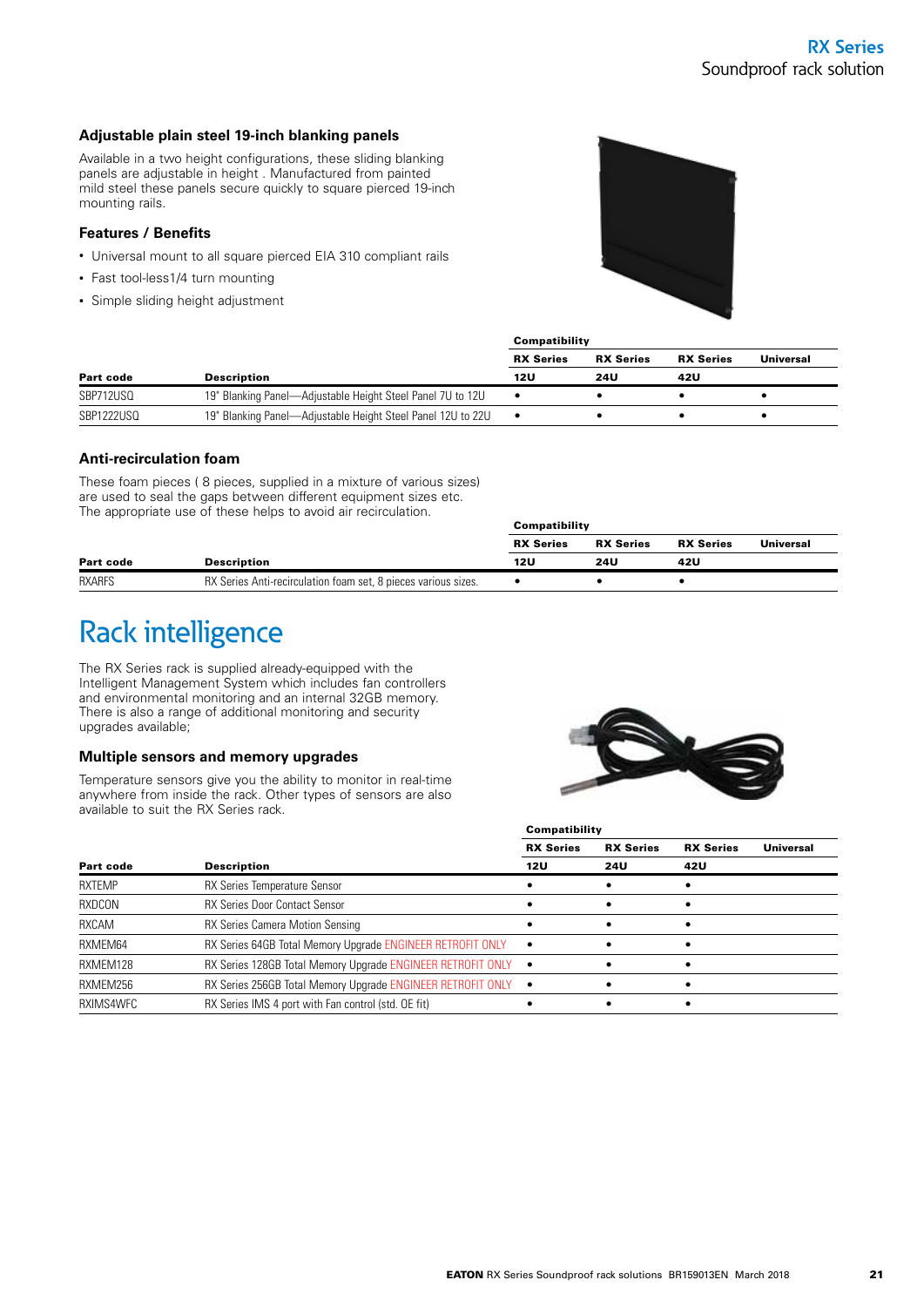### **Intelligent infrastructure for data centers**

Power protection, distribution, monitoring and management

# Intelligent infrastructure for IT rooms and data centers



By complimenting Eaton IT racks with other products from Eaton´s wide product portfolio, you can build a complete physical infrastructure for your IT rooms and data centers as well as monitor and manage it from your virtualization dashboard.

Ensure power protection of your IT equipment with Eaton rack based UPSs. Organize power distribution to individual IT appliances through intelligent rack power distribution units and monitor your entire power infrastructure through your existing virtualization dashboard by simply plugging in Eaton´s power management software. The software will also help trigger pre-defined disaster recovery policies in case of power and environmental events.

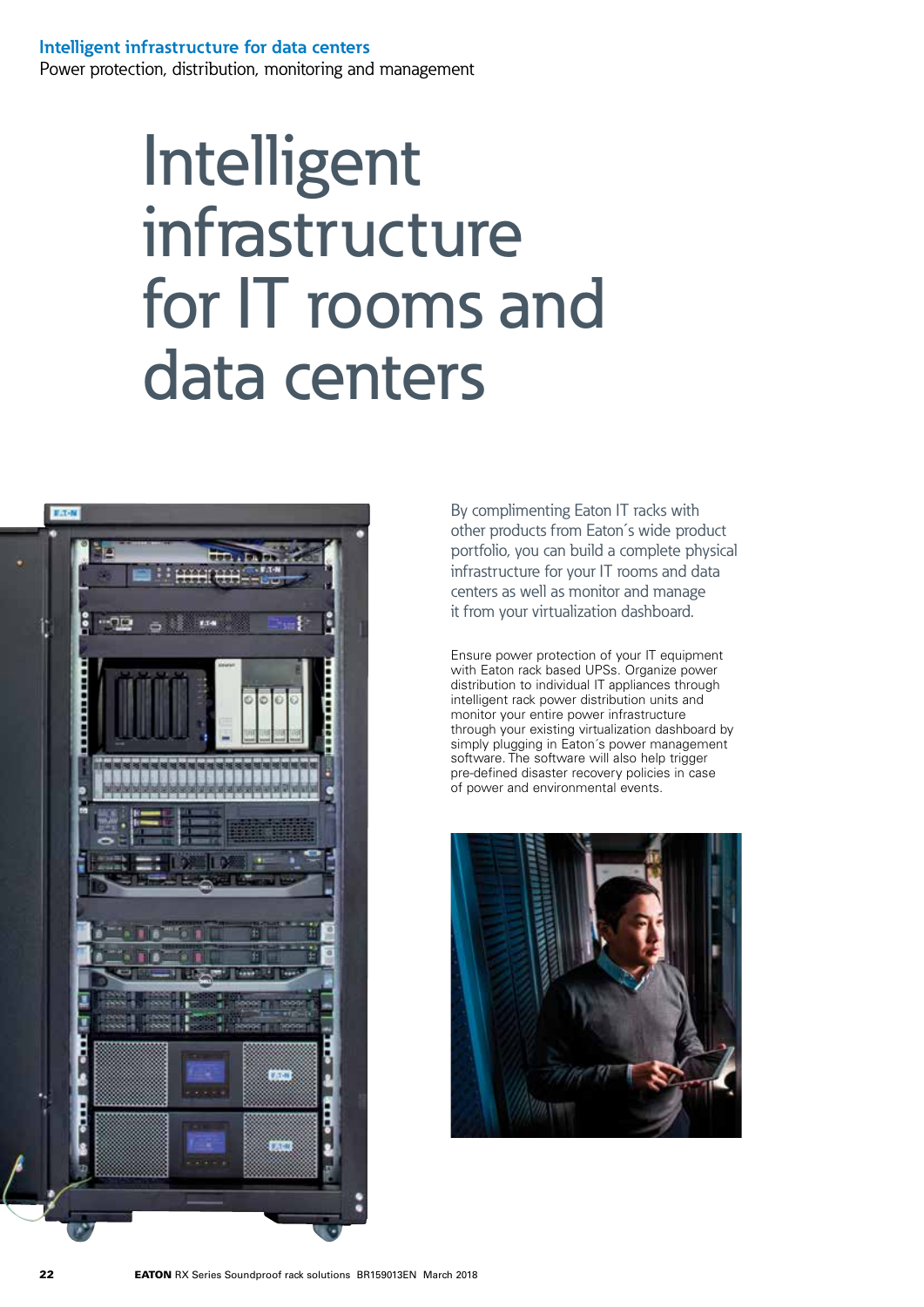### Power protection

To protect your IT equipment installed in the IT rack, Eaton offers a range of highly effective Energy Star qualified rack-based UPS solutions. In combination with Eaton´s Intelligent Power Software, Eaton UPSs can be monitored and managed from your virtualization dashboard – initiating disaster recovery policies in the event of an alarm.





#### **Eaton 5PX UPS**  1500-3000 VA

The Eaton 5PX Rack/Tower UPS provides line-interactive backup power and scalable runtimes for servers, storage systems, VoIP gear and network equipment.

#### **Eaton 9PX UPS**  1000-3000W

The Eaton 9PX UPS (1000-3000 W) provides advanced protection for small & medium datacenters, IT rooms and Infrastructure. Delivering double conversion protection and being the first in its class to provide Unity power factor (VA=W).

#### **Eaton 9PX UPS**  5-22 kVA

The Eaton 9PX UPS (5-22 kVA) provides energy-efficient power protection for small & medium data centers, IT rooms and infrastructure. Delivering double conversion protection with 40% less energy usage and 28% more power. 9PX is the perfect UPS for IT and Facility managers who are concerned by energy cost and are looking for next generation power protection solutions.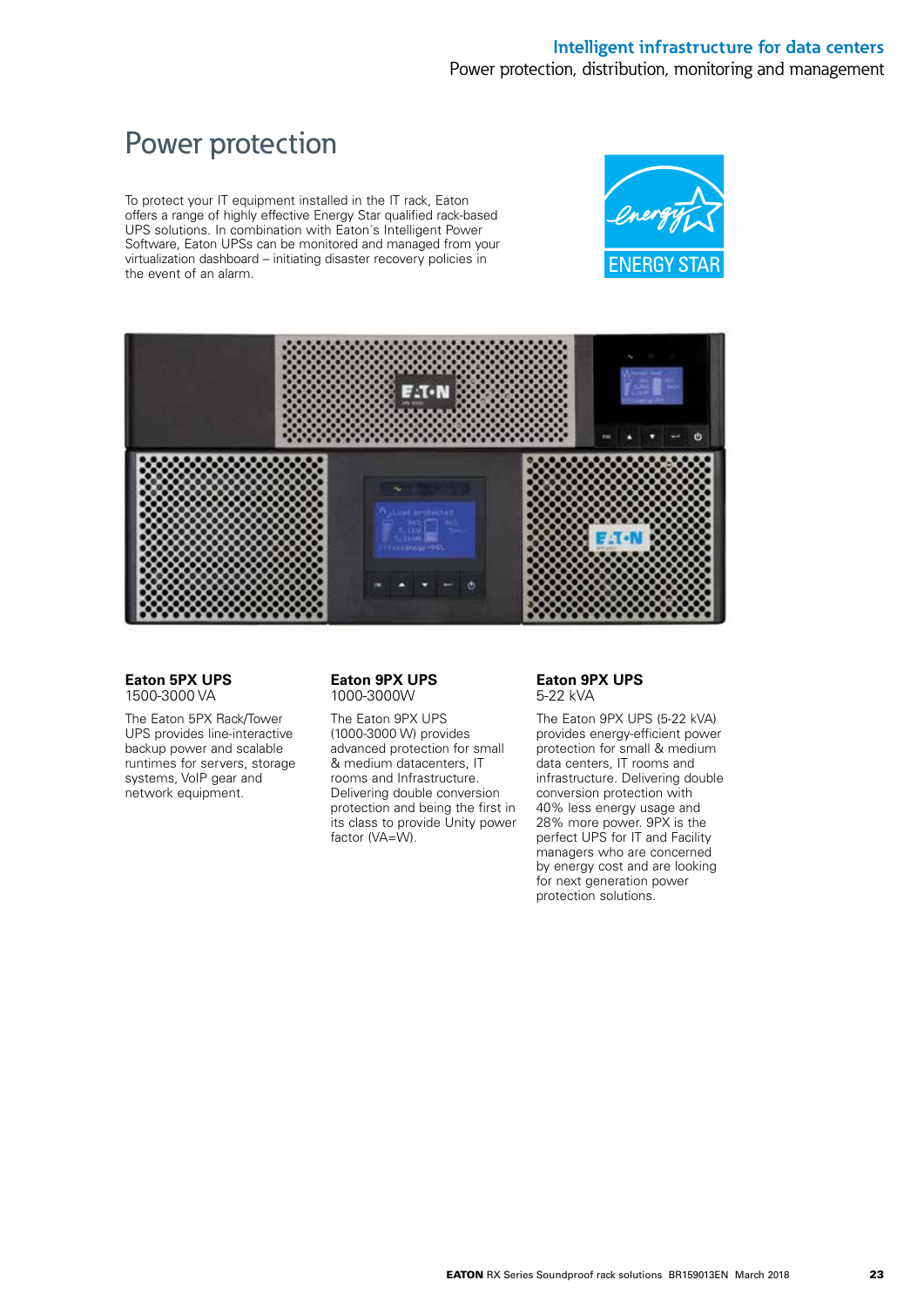### **Intelligent infrastructure for data centers**

Power protection, distribution, monitoring and management



### Power distribution

While a UPS protects your IT application, power distribution takes care that the power from the UPS is distributed between IT appliances you have in your rack. The next generation of Eaton advanced rack PDUs (ePDU G3) incorporate monitoring and management capabilities. In addition to distributing power from the UPS to your IT appliances safely and efficiently, modern distribution units will enable you to monitor and measure power consumption in an IT rack, remotely shut down power during an outage and help initiate disaster recovery policies.



#### **Eaton ePDU G3 basic**

Models available in 0U and 1U

Designed for reliable and cost effective power distribution, the ePDU G3 Basic models feature Eaton's patented IEC outlet grip plug retention, color-coded outlet sections, a low-profile form factor and a high operating temperature. 0U models include both rear and side button mounting systems as well as Eaton's patented variable mounting system.



#### **Eaton ePDU G3 in-line metered and dual**

Add metering to upgrade basic PDUs

ePDU G3 In-Line Metered models allow existing basic PDUs to be upgraded to include IEC class 1 billing grade metering and can be mounted either horizontally in the rack or vertically on the 0U space. Models include IEC Class 1  $(\pm 1\%)$  billing grade accuracy, an advanced hot-swap meter with LCD pixel display showing V, W, A and kWh and the ability to daisy chain 8 ePDUs to share the same network connection and IP address.



#### **Eaton ePDU G3 metered input**

Models available in 0U, 1U and 2U

ePDU G3 Metered Input models allow metering to the branch and phase level for effective load balancing, with no switching. Models include IEC Class 1 (±1%) billing grade accuracy, an advanced hot-swap meter with LCD pixel display showing V, W, A and kWh, and the ability to daisy chain 8 ePDUs to share the same network connection and IP address.

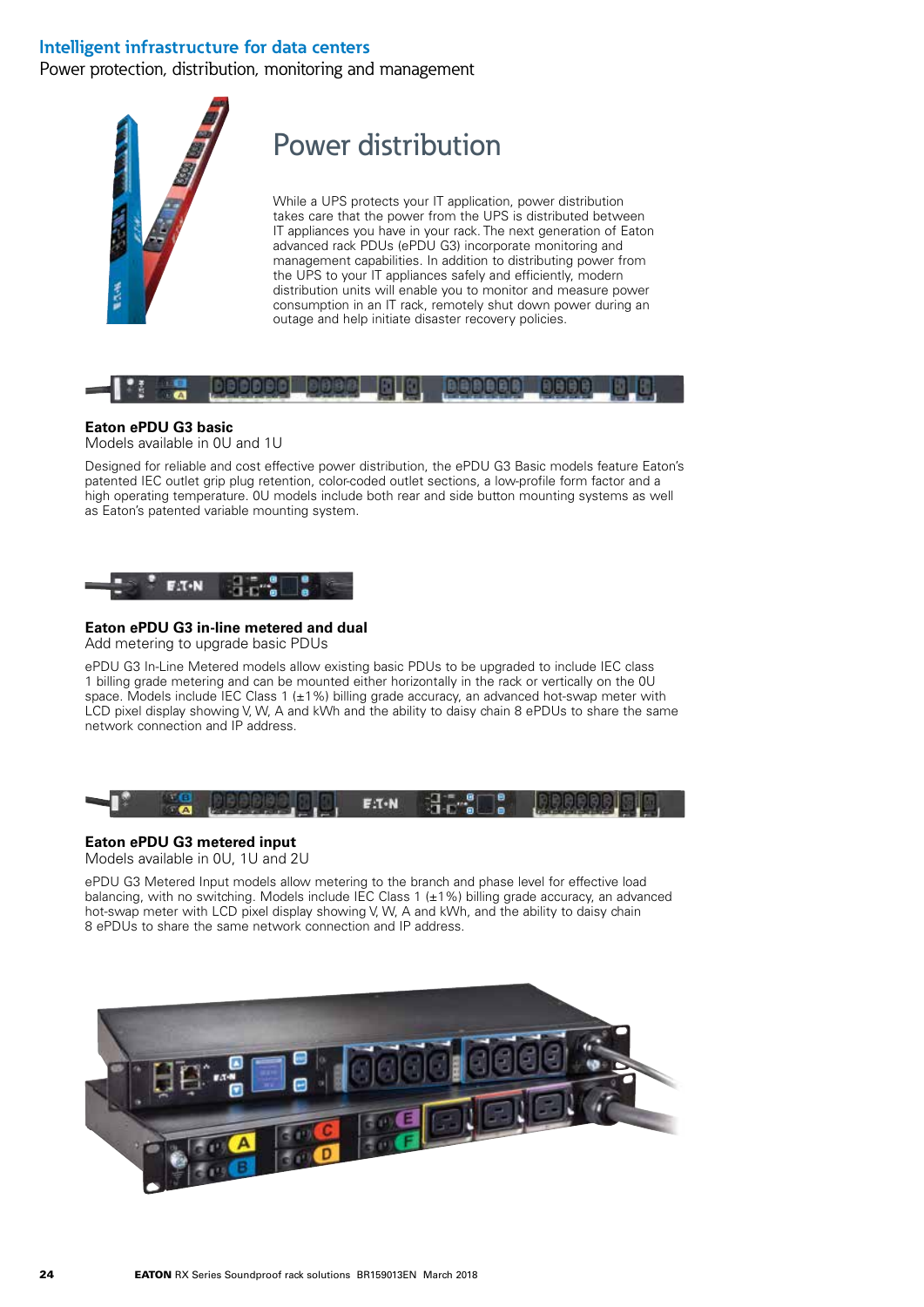

#### **Eaton ePDU G3 metered outlet**

Meter the input, branch, individual outlets & IT equipment across A and B feed

ePDU G3 Metered Outlet models allow device level metering over multiple power feeds and includes kWh, peak power and current draw. Analyze and understand the consumption of individual devices powered over A and B feeds and view available power. Metered Outlet units have no switching. They include IEC Class 1 (±1%) billing grade accuracy, an advanced hot-swap meter with LCD pixel display showing V, W, A and kWh, and the ability to daisy chain 8 ePDUs to share the same network connection and IP address.

#### UUDA FOO KEE **FIND OF CHANNEL** Booth BOD by Booth ROOM

#### **Eaton ePDU G3 switched**

Switch outlets & IT equipment across A and B feed + meter the input and branch circuits

ePDU G3 Switched models allow lights-out control of devices including switching devices powered across multiple ePDUs. They include IEC Class 1 (±1%) billing grade accuracy, an advanced hot-swap meter with LCD pixel display showing V, W, A and kWh and the ability to daisy chain 8 ePDUs to share the same network connection and IP address.

#### **The series of the contract of the series REALLY OUR DIVISION BUSINESS RAD EX-N**

#### **Eaton ePDU G3 managed**

Switch and meter outlets & IT equipment across A and B feed: Combines both Switched and Metered Outlet functionality together in one ePDU

ePDU G3 Managed models allow complete lights-out control and metering of devices including devices that are powered across multiple ePDUs. They include IEC Class 1  $(\pm 1\%)$  billing grade accuracy, an advanced hot-swap meter with LCD pixel display showing V, W, A and kWh and the ability to daisy chain 8 ePDUs to share the same network connection and IP address.



#### **Eaton ATS 16 & ATS 30**

The Eaton ATS offers an affordable solution for customers willing to add power redundancy to networking equipment like switches and routers. This automatic transfer switch will power them from two different sources. Should one power source fail, the alternate one will switch over with no interruption to the connected equipment. Eaton ATS can be connected to multiple devices at the same time while saving the cost of expensive redundant power supplies.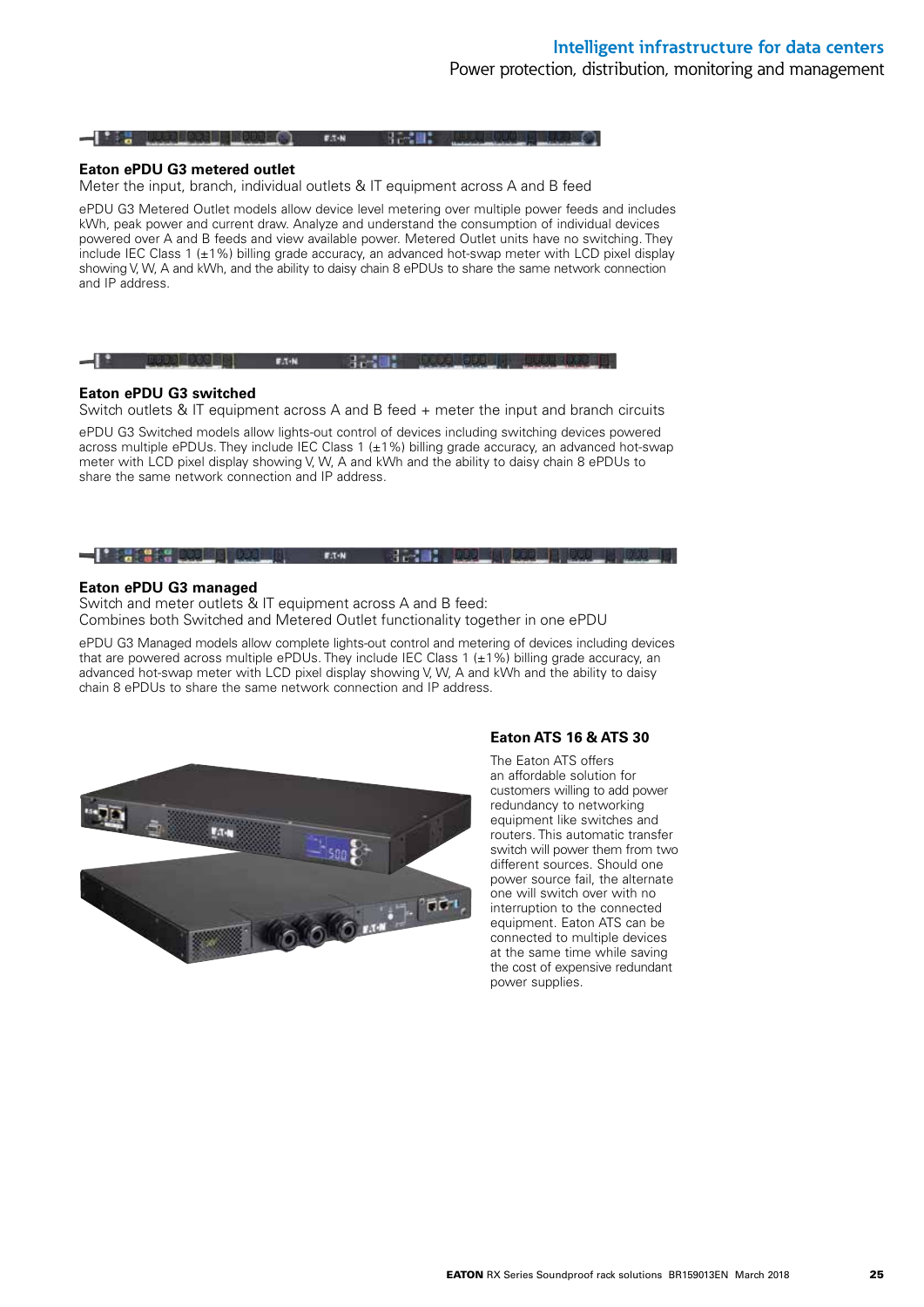|  | — |
|--|---|
|  |   |
|  |   |
|  | - |
|  |   |
|  |   |
|  |   |
|  |   |
|  |   |
|  |   |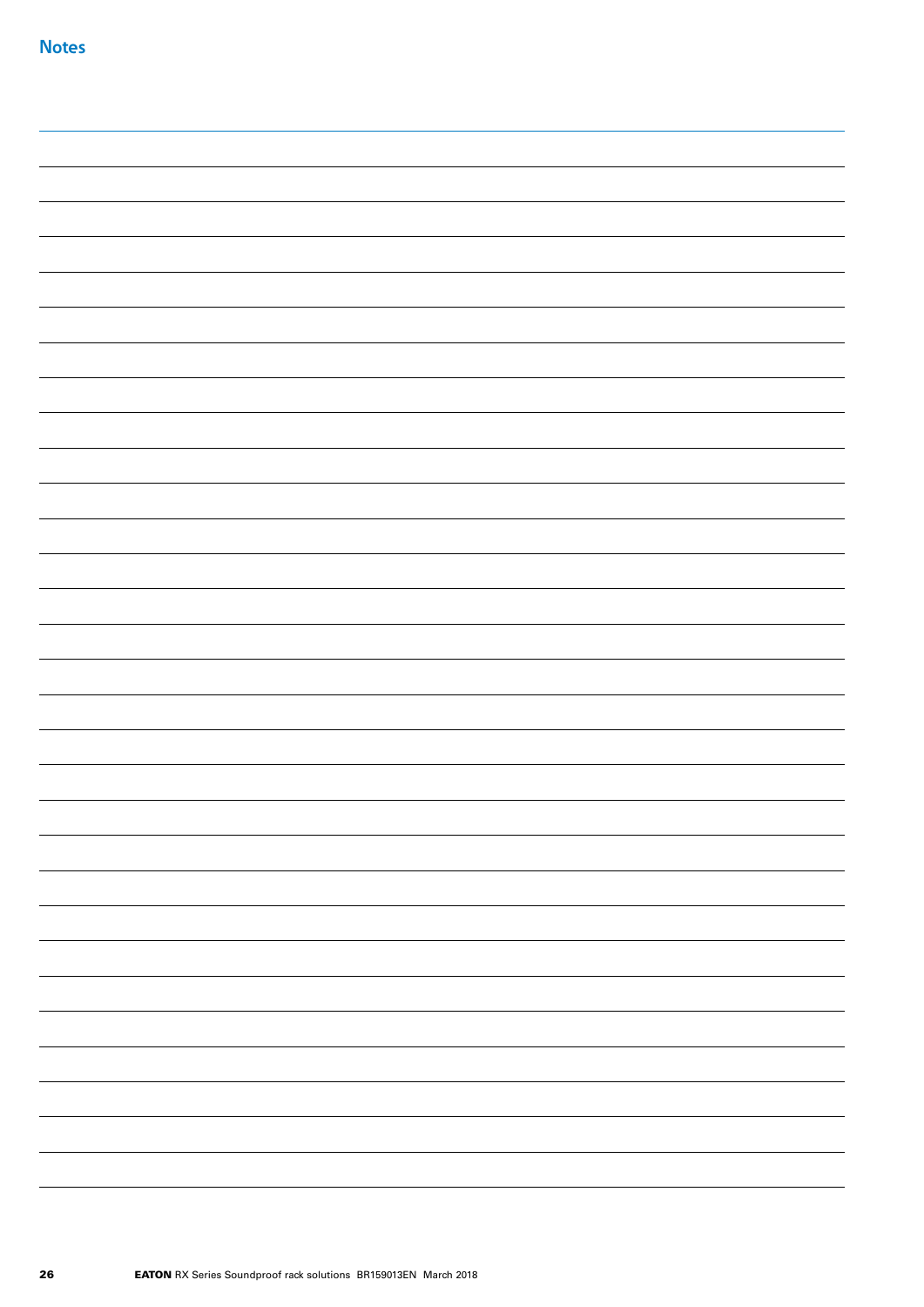| $\overline{\phantom{a}}$ |
|--------------------------|
|                          |
|                          |
|                          |
|                          |
|                          |
|                          |